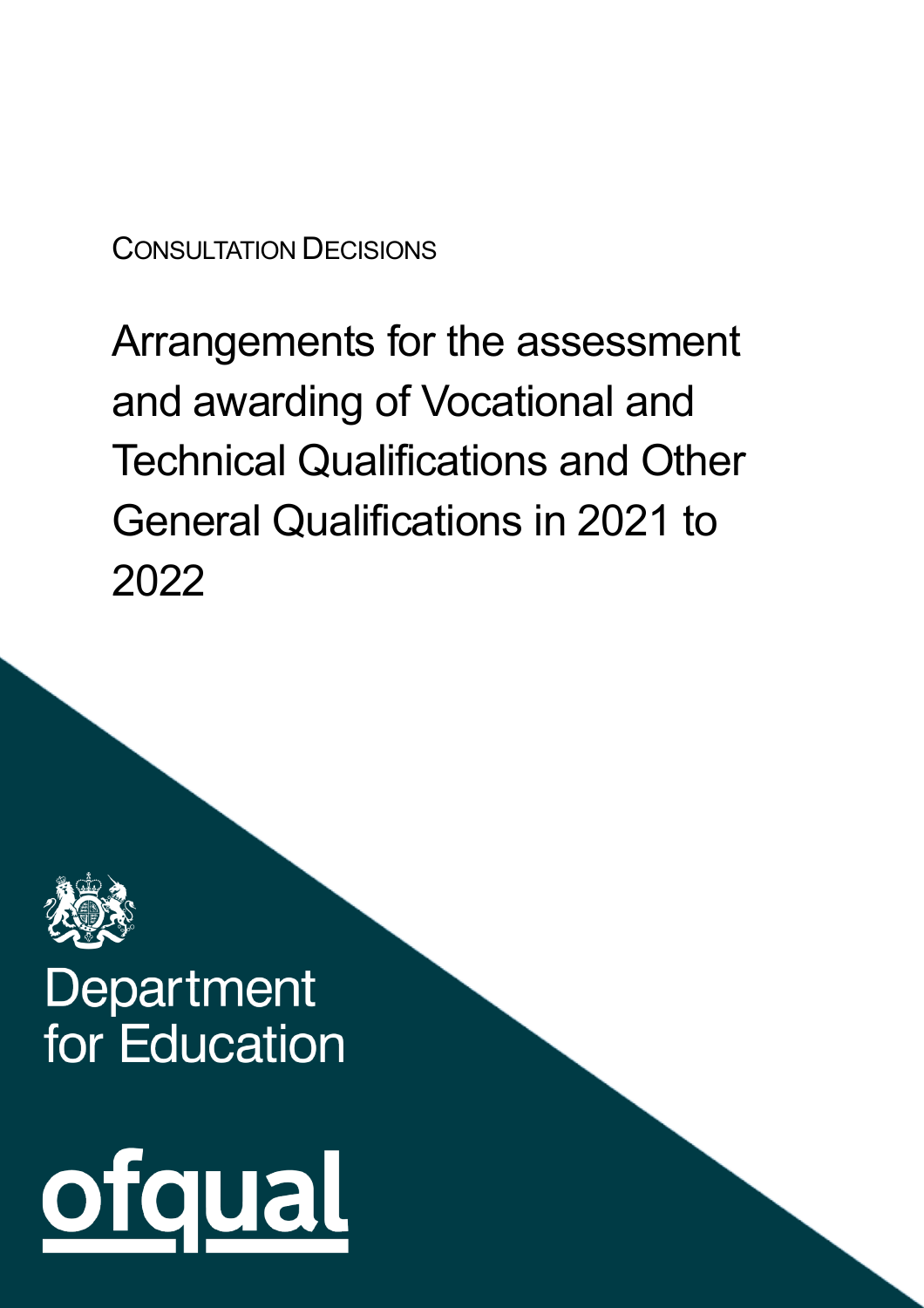# **Contents**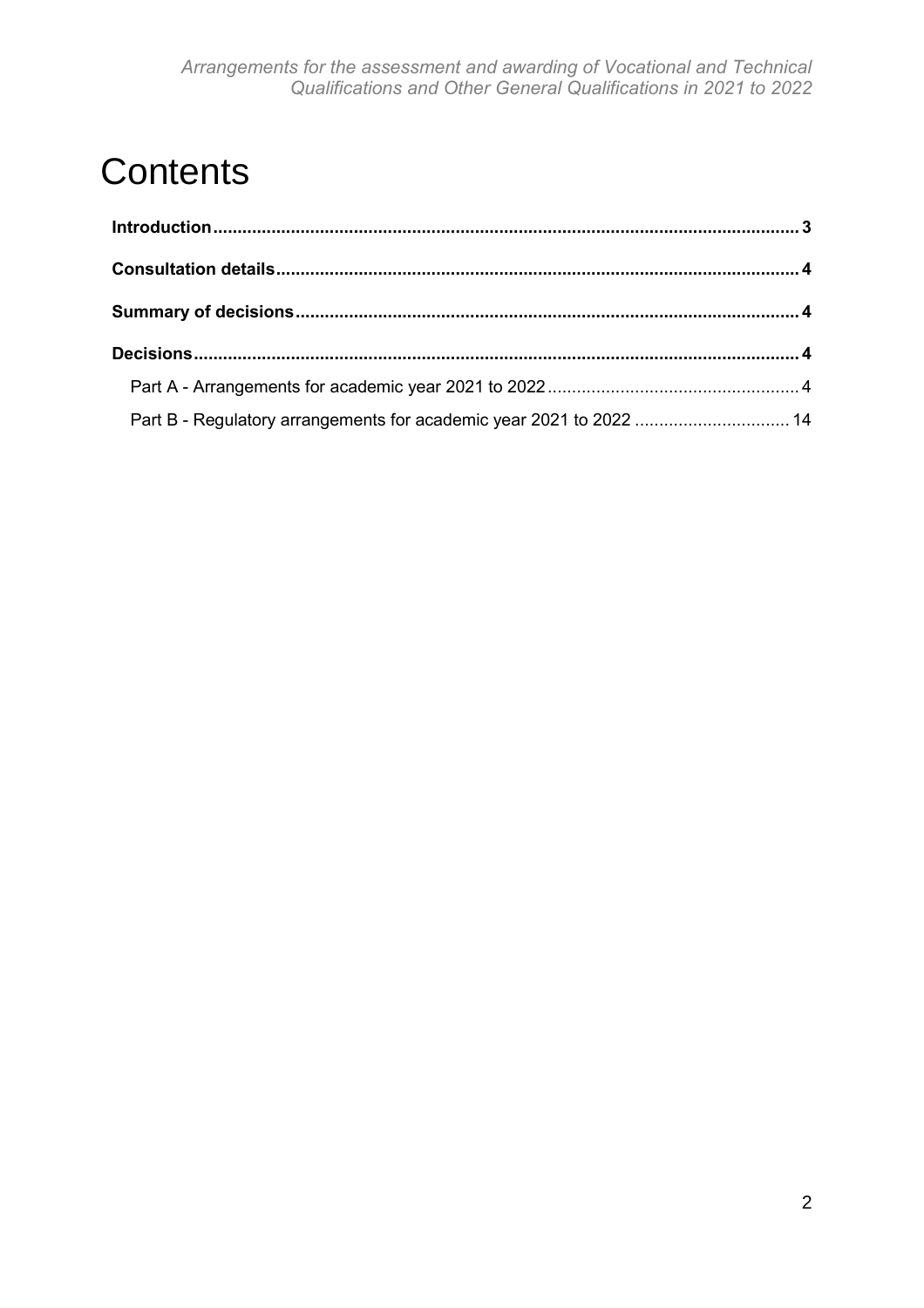# <span id="page-2-0"></span>Introduction

 $\overline{a}$ 

The government's intention is that exams and assessments including for vocational and technical qualifications (VTQs) and other general qualifications<sup>1</sup> will go ahead in the academic year 2021 to 2022.

The government recognises, however, that students who will be taking exams and assessments have experienced significant disruption to their education and that these students may also need continued support in the face of any further disruption.

The Department for Education (the Department) and Ofqual's joint [consultation on](https://www.gov.uk/government/consultations/arrangements-for-the-assessment-and-awarding-of-vocational-technical-and-other-general-qualifications-2021-to-2022)  [the arrangements for the assessment and awarding of Vocational and Technical](https://www.gov.uk/government/consultations/arrangements-for-the-assessment-and-awarding-of-vocational-technical-and-other-general-qualifications-2021-to-2022)  [Qualifications and Other General Qualifications in 2021 to 2022](https://www.gov.uk/government/consultations/arrangements-for-the-assessment-and-awarding-of-vocational-technical-and-other-general-qualifications-2021-to-2022) took place between 12 July and 26 July 2021. A copy of the consultation and our analysis of responses is available on the Ofqual website.

In Part A of the consultation, the Department set out its policy position and scope of adaptations to assessments and qualifications for VTQs approved for inclusion in performance tables, Functional Skills qualifications (FSQs) and T Levels that may be necessary to address the ongoing impact of the coronavirus (COVID-19) pandemic in the academic year 2021 to 2022. The Department consulted on the equalities impacts of this policy.

In Part B of the consultation, Ofqual set out the minor changes to its regulatory arrangements to implement the Department's policy position, as set out in Part A of the consultation. Ofqual consulted on the impact of changing the categorisation of qualifications in its regulatory framework, the [Vocational and technical qualifications](https://www.gov.uk/government/publications/vocational-and-technical-qualifications-contingency-regulatory-framework)  [contingency regulatory framework](https://www.gov.uk/government/publications/vocational-and-technical-qualifications-contingency-regulatory-framework) (VCRF), so that qualifications could not be awarded based on teacher judgement (Teacher Assessed Grades) and would only be awarded based on evidence from exams and other assessments taken after 1 September 2021. Awarding organisations would be permitted to make adaptations to their qualifications and assessments, and to carry forward any adaptations from academic year 2020 to 2021 where they were still necessary and appropriate. Ofqual also consulted on minor updates to the drafting of the framework to reflect the context of academic year 2021 to 2022 and a change in the arrangements for appeals.

This document sets out decisions on the issues addressed in the consultation.

<sup>1</sup> Other General qualifications are academic in nature and are often taken in schools and colleges as part of secondary and tertiary education. Often the aim of these qualifications is to secure a body of knowledge and progress learners through to higher levels of academic study. Examples are baccalaureates, the Cambridge Pre-U, core and free-standing mathematics and entry level qualifications in academic subjects.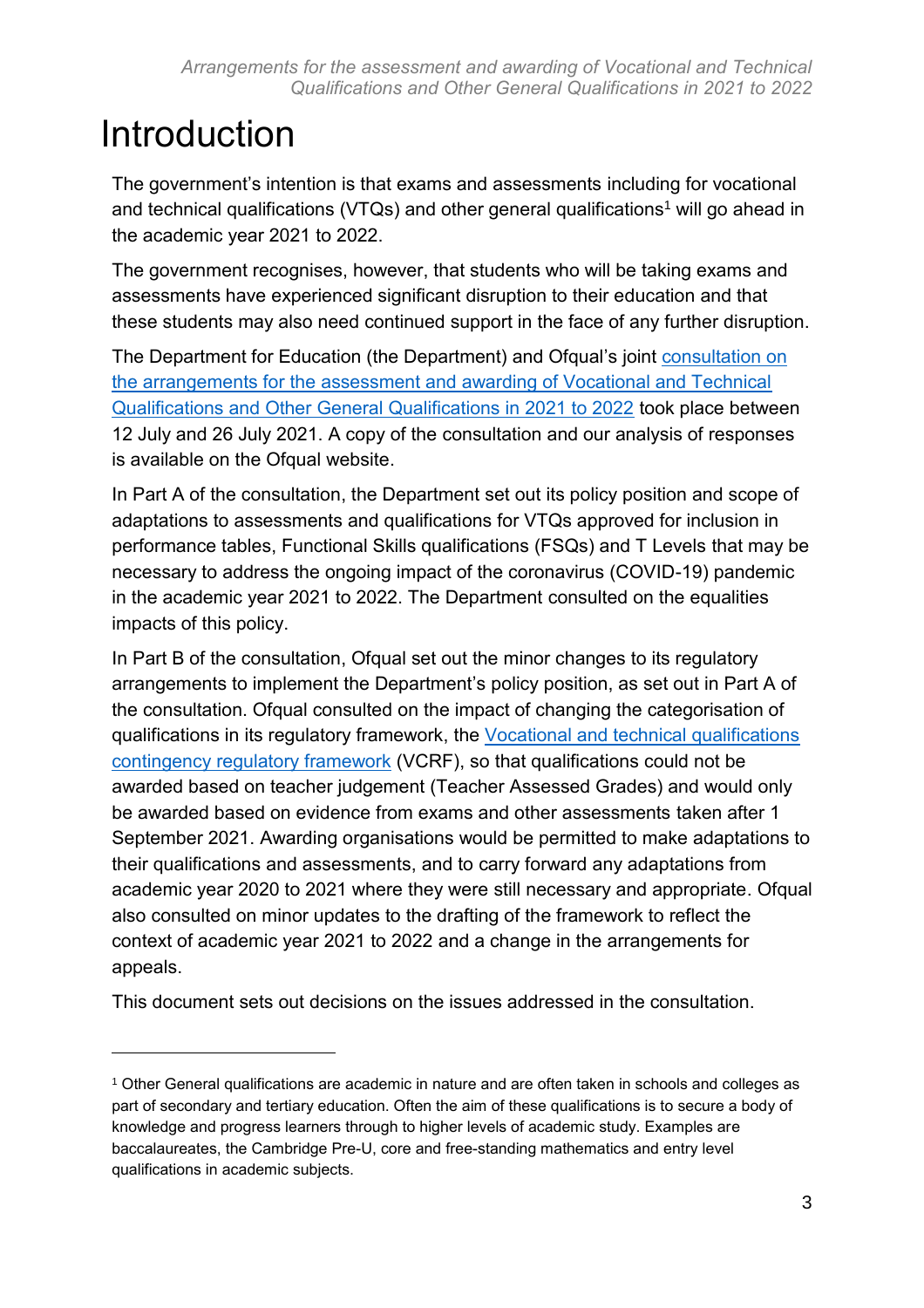# <span id="page-3-0"></span>Consultation details

The consultation ran between 12 July 2021 and 26 July 2021. The consultation included 13 questions and was published on the Ofqual and Department for Education websites with an online form for responses. We received 259 responses to the consultation. A full analysis of the responses is published alongside the consultation.

# <span id="page-3-1"></span>Summary of decisions

Following this consultation, the Department for Education (the Department) has confirmed its' policy position that exams and other assessments should go ahead in academic year 2021 to 2022. It has also confirmed the permitted scope of adaptations for VTQs included in performance tables, FSQs and T Levels.

Ofqual will therefore withdraw the Category B qualification classification in the VCRF from 1 September 2021 so that all qualifications will be awarded based on evidence from exams and other assessments. Results for exams and other assessments taken after 1 September 2021 will not be based on Teacher Assessed Grades (TAGs) for qualifications which previously fell into Category B. Awarding organisations will however be permitted to make adaptations to their assessments and qualifications to assist in mitigating the ongoing impact of the pandemic.

Ofqual will also implement the minor changes to the drafting of the VCRF to reflect the context of 2021 to 2022 and the change to arrangements for appeals.

The Department and Ofqual will also work together to consider any contingency arrangements, beyond the permitted adaptations set out in the consultation document, which may be necessary in the event of any potential worsening public health situation that results in significant disruption to student's ability to take their exams and assessments. We aim to communicate these contingency plans as soon as possible in the autumn term.

# <span id="page-3-2"></span>**Decisions**

# <span id="page-3-3"></span>Part A - Arrangements for academic year 2021 to 2022

This section is written by the Department for Education (the Department).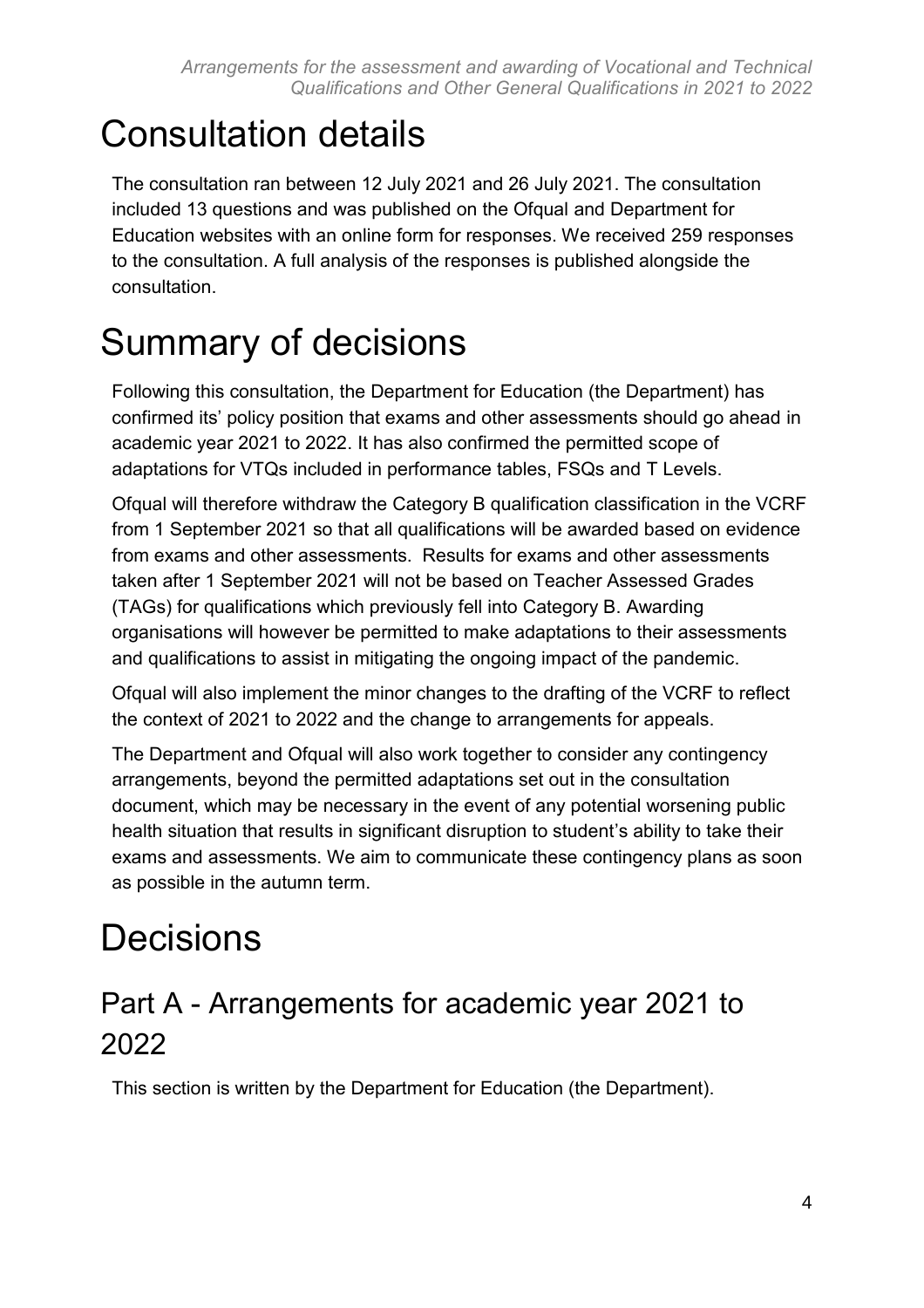# *Summary of arrangements set out in the consultation*

The government is committed to ensuring exams and assessments go ahead in the academic year 2021 to 2022. However, we recognise that students who will be taking exams and assessments in 2021 to 2022 have had significant disruption to their education since March 2020, and we will continue to support students in the face of any further disruption.

Many vocational and technical qualifications and other general qualifications are used for progression to further study, employment, or to demonstrate occupational competency. The government therefore believes that all content should be taught, as far as is feasible, so that students are as well-prepared as possible for progression to the next stage of their education, training or employment. Given the disruption to students' education that will be carried over into 2021 to 2022, to support education recovery it may be necessary and appropriate for adaptations to be made to assessments to free up time to focus on catch up and teaching the remaining qualification content.

The variety in assessment structures and delivery across the VTQ landscape mean that a one-size-fits-all approach is not suitable for these qualifications.

We also expect awarding organisations to consider how making some adaptations now could make their VTQs more resilient to any further disruption as a result of a changing public health situation, so that exams and assessments could continue as planned as far as possible.

There should be a consistent approach across different awarding organisations for similar qualifications, where possible and appropriate. For other qualifications used alongside or instead of GCSEs, AS and A levels to support progression to further or higher study, awarding organisations should have reference to the suite of adaptations that are permitted to VTQs approved for inclusion in 2022 performance tables, as set out in the consultation document. Ofqual's regulatory arrangements require awarding organisations to design and implement adaptations that are appropriate for their qualifications. The principles contained within Ofqual's framework help to promote consistency of approach across awarding organisations where relevant.

## *VTQs approved for inclusion in the 2022 performance tables*

The arrangements outlined in the consultation document under the headings 'Permitted adaptations under the Technical Guidance' are for VTQs approved for inclusion in 2022 performance tables as Technical Awards, Technical Certificates, Tech Levels or Applied General qualifications. The scope of the adaptations for 2022 performance tables qualifications includes all students who will be taking assessments for these qualifications in the academic year 2021 to 2022.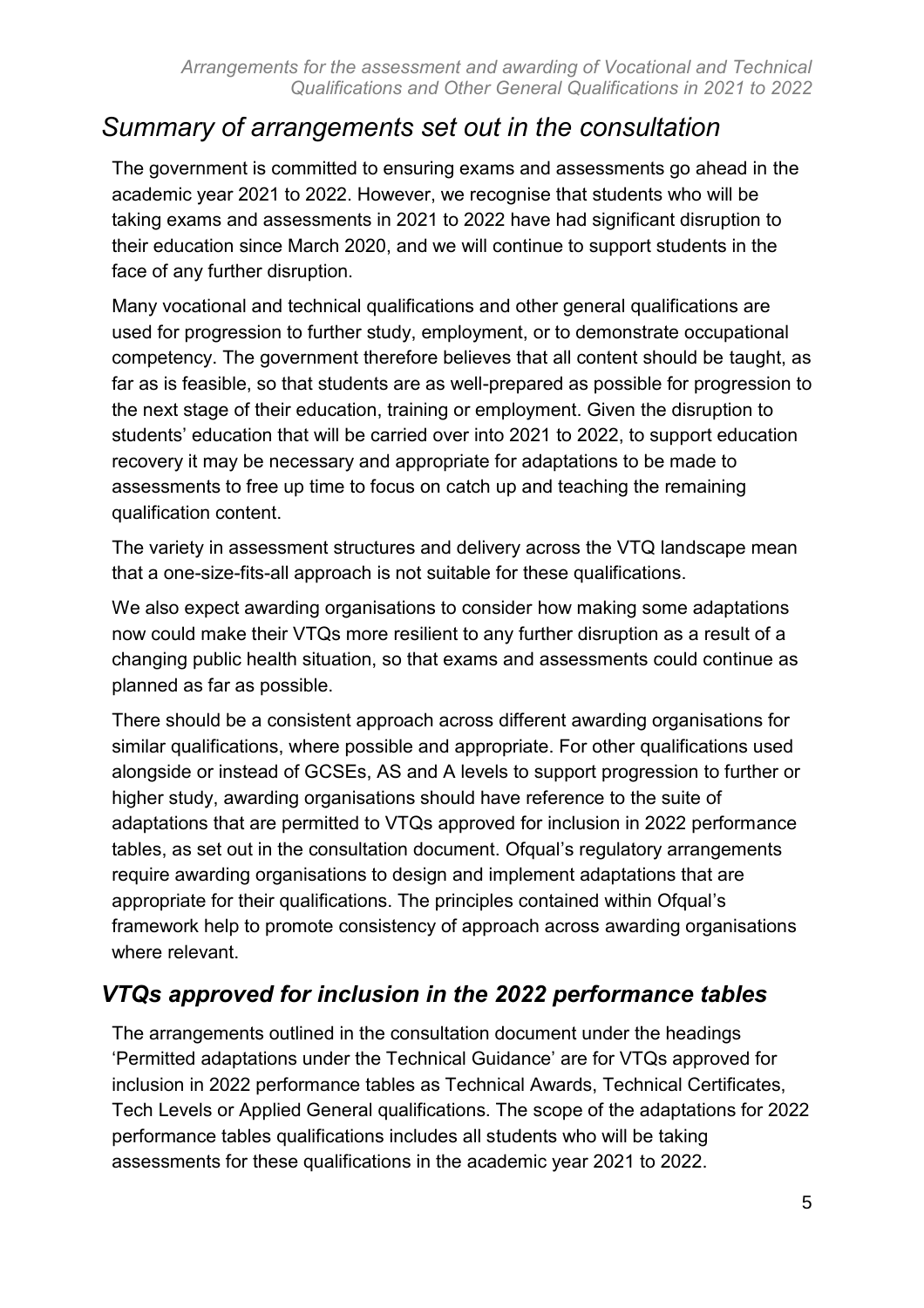These adaptations are for the academic year 2021 to 2022 only and it should not be assumed that adaptations to assessments approved for 2020 to 2021 or for 2021 to 2022 will continue in 2022 to 2023. It is our firm intention that exams and assessments will return to normal in the academic year 2022 to 2023. For the avoidance of doubt, a student who has received a CAG or a TAG in either 2019 to 2020 or 2020 to 2021 will also be able to carry this result forward.

# *Functional Skills Qualifications (FSQs)*

As with other VTQs, we expect all Functional Skills qualifications (FSQs) exams and assessments to go ahead in 2021 to 2022 and the full subject content to be taught across all levels.

Our expectation is that awarding organisations will continue to put in place adaptations relating to the delivery of FSQ exams and assessments where necessary, as they did in 2020 to 2021.

# *T Levels*

The arrangements for T Levels set out in the consultation are, in line with other VTQs, that exams and assessments should go ahead in 2021 to 2022.

# *Monitoring the public health situation and contingency planning*

There is, of course, continued uncertainty about the path of the pandemic, including whether further disruption may occur over the course of the 2021 to 2022 academic year. Even if some public health restrictions were to be needed over the next academic year, we believe it will still be possible for students to take exams safely, but we need to have plans in place for the unlikely event that is not possible. There also remains a small risk that there is further disruption to education during the 2021 to 2022 academic year which is so extensive that, even with remote education in place and the adaptations proposed, going ahead with exams would not be the fairest approach for students.

The Department and Ofqual will therefore work together to consider contingency plans, beyond the adaptations set out in the consultation, for scenarios where exams or assessments cannot be held for any reason, either locally or nationally.

# *Equalities considerations*

## *What we said*

In developing our policy position, we sought to ensure that the approach does not disadvantage students and other learners, including on the basis of sharing a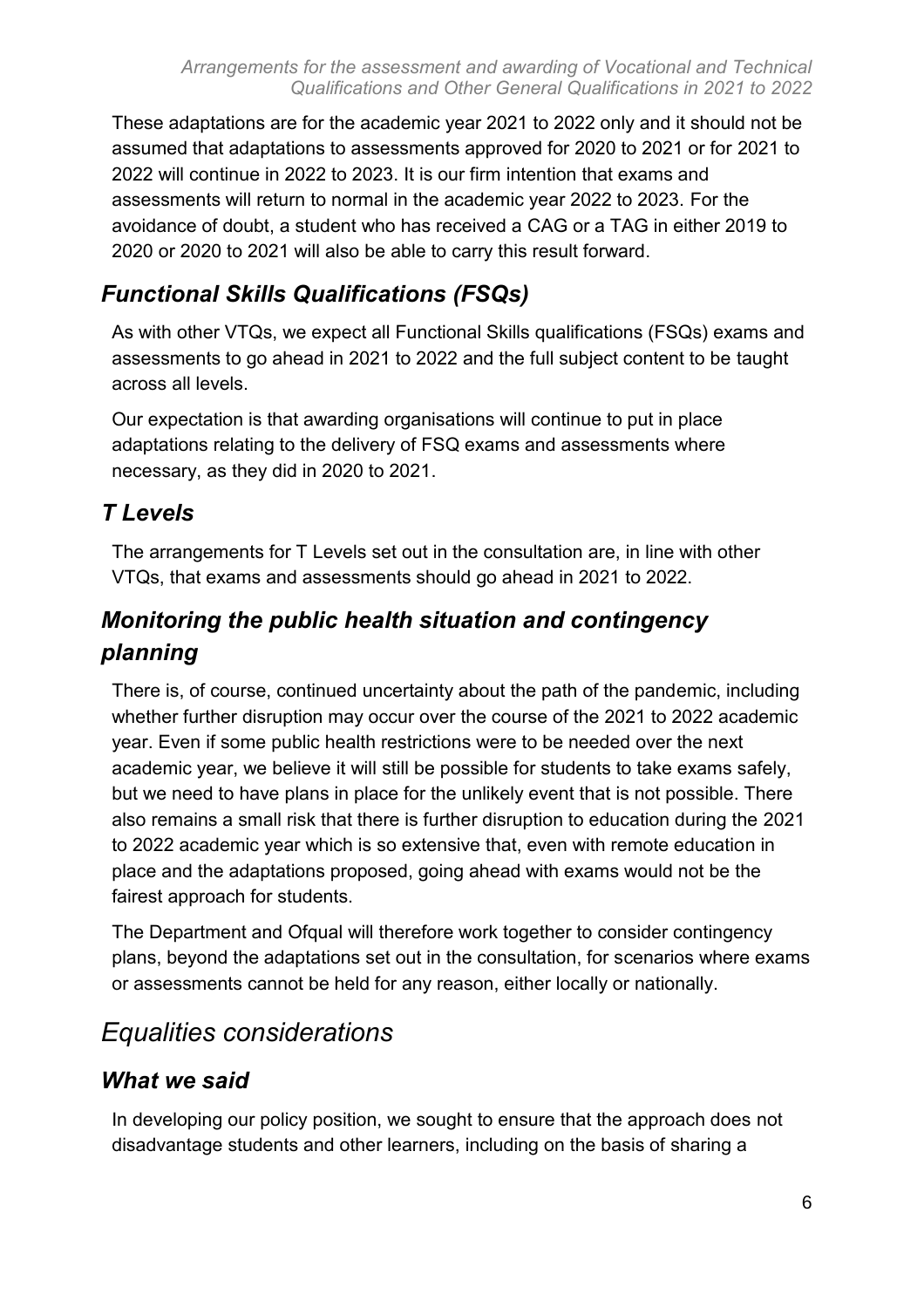protected characteristic, those who receive SEND (special educational needs and disabilities) support and those from disadvantaged backgrounds.

We set out in detail these considerations in the consultation document and sought views on them. Ofqual has conducted an equality impact assessment of their regulatory approach in part B of the consultation.

#### **We asked:**

Question 1: Are there any other equalities impacts that we have not identified and should consider?

## *Responses received*

Of the 259 responses received for this consultation, a total of 74 comments were submitted. Responses to question 1 largely related to qualifications and their assessments that were in scope of this consultation, although 15 responses were focused on GCSEs and A levels, which are out of scope. Many respondents used this question to highlight the ongoing impact of lost learning which is explained in more detail below.

There was a consensus among respondents that the Department's consideration of equality impacts was thorough and welcomed. Many awarding organisations and some students and teachers highlighted the need for any decisions on adaptations and contingencies to be communicated as early as possible and ideally before the start of the academic year.

The majority of responses recognised that COVID-19 had disrupted learning in multiple ways. This included the lack of exam preparation, face-to-face learning, time for practice of practical skills and for work placements. It was also highlighted, largely by teachers, who were the largest stakeholder group to submit comments on question 1, that the impacts have differed depending on where students and centres were geographically in the country, for example some regions had more public health restrictions in comparison to others.

A significant proportion of the comments from awarding organisations and an equalities organisation expressed that due consideration should be given to students or learners who have SEND or are from a disadvantaged background or have protected characteristics, given that these are students who will have been affected the most.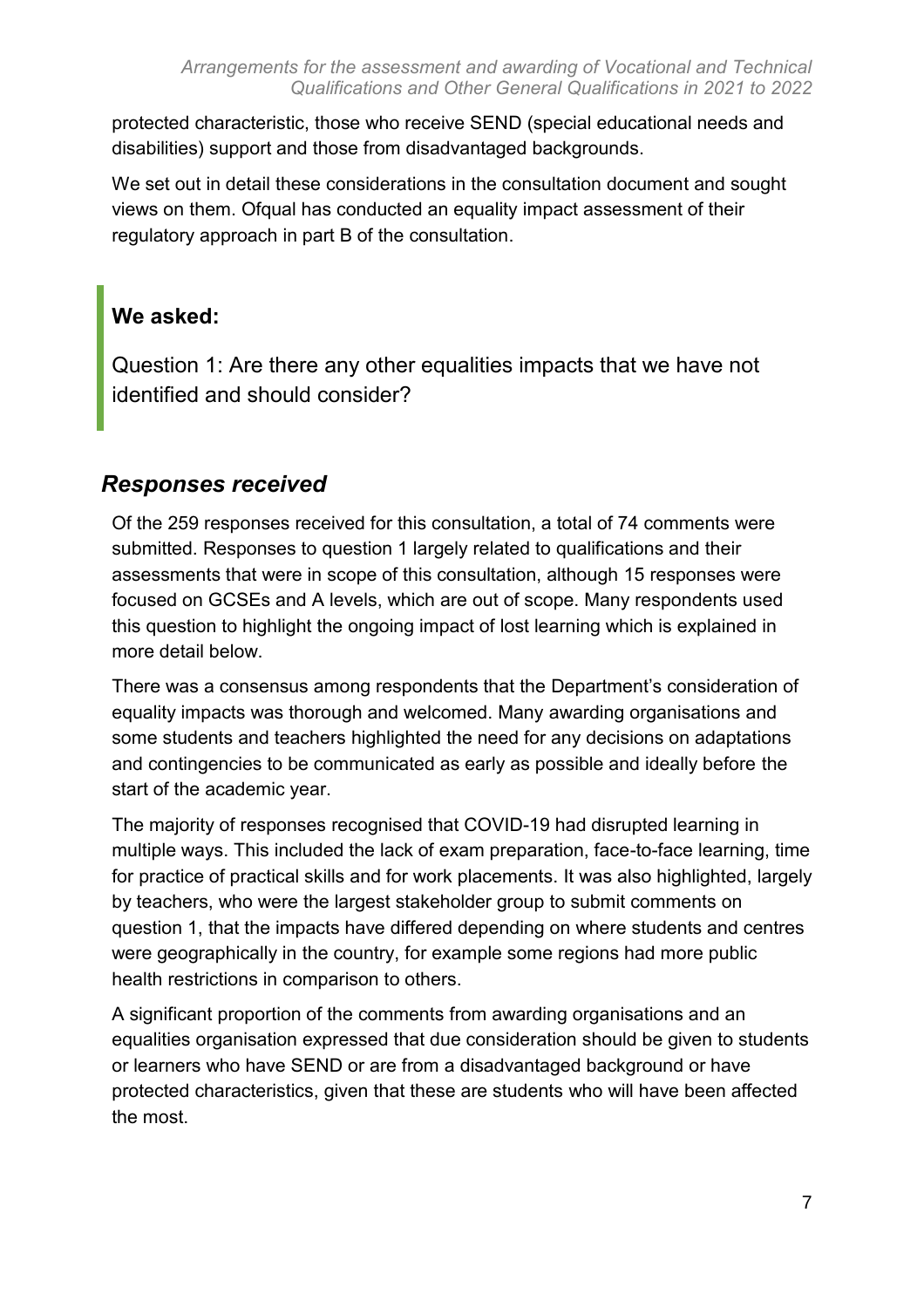A number of respondents argued that insufficient support had been given to students. A key area highlighted was technology support, recognising that there are several factors that can affect digital inclusion and literacy, including region, background and language. It was also noted, by an awarding organisation, that students are often extremely adept at using leisure devices such as mobile phones but less able to use business devices such as laptops. Additionally, it was reported by some awarding organisations, that digital inequality has affected some FSQ students being assessed via remote invigilation, for example, where there are limited devices, or specialist equipment or software, and/or disrupted access to the internet.

Several responses from teachers, parents and some awarding organisations, expressed concern for the mental health of students, including anxiety that could be caused by having to take exams and assessment under public health restrictions, or when they felt they had not been sufficiently prepared for them.

One representative body argued that FSQs are as demanding as GCSEs therefore any contingences considered should apply equally to FSQs as they would GCSEs.

## *Our decisions*

It remains our firm intention that exams and assessments go ahead in 2021 to 2022. In order to maximise teaching time and education recovery, we recognise that adaptations will continue to be needed. Within the context of Ofqual's regulatory framework, our approach to performance table qualifications, T Levels and FSQs seeks to ensure as much fairness as possible for VTQ and other general qualifications students compared to their GCSE and A level peers. However, given the nature of VTQs and other general qualifications, the precise adaptations used, and the timing of their implementation may not be exactly the same as for GCSEs and A levels.

Similarly, it is important that there is as much fairness as possible across VTQ students taking similar qualifications. However, the adaptations awarding organisations put in place for individual qualifications may be slightly different for similar VTQs as the variety of assessment structures and delivery means awarding organisations will need to consider for each of their qualifications. Despite these nuances, the Department wants to see as much consistency as possible across similar VTQs and Ofqual is continuing to work with awarding organisations to support them in taking similar approaches where relevant and appropriate.

For VTQs most like GCSEs, AS and A levels, it is the Department's policy that these are awarded on the basis of alternative arrangements similar to those that will be used for GCSEs, AS and A levels. This is to seek to ensure as much fairness between VTQ students and their GCSE, AS and A level peers. Assessments for GCSEs, AS and A levels are subject to a separate consultation that closed on 1 August. The response to this will be published in the autumn.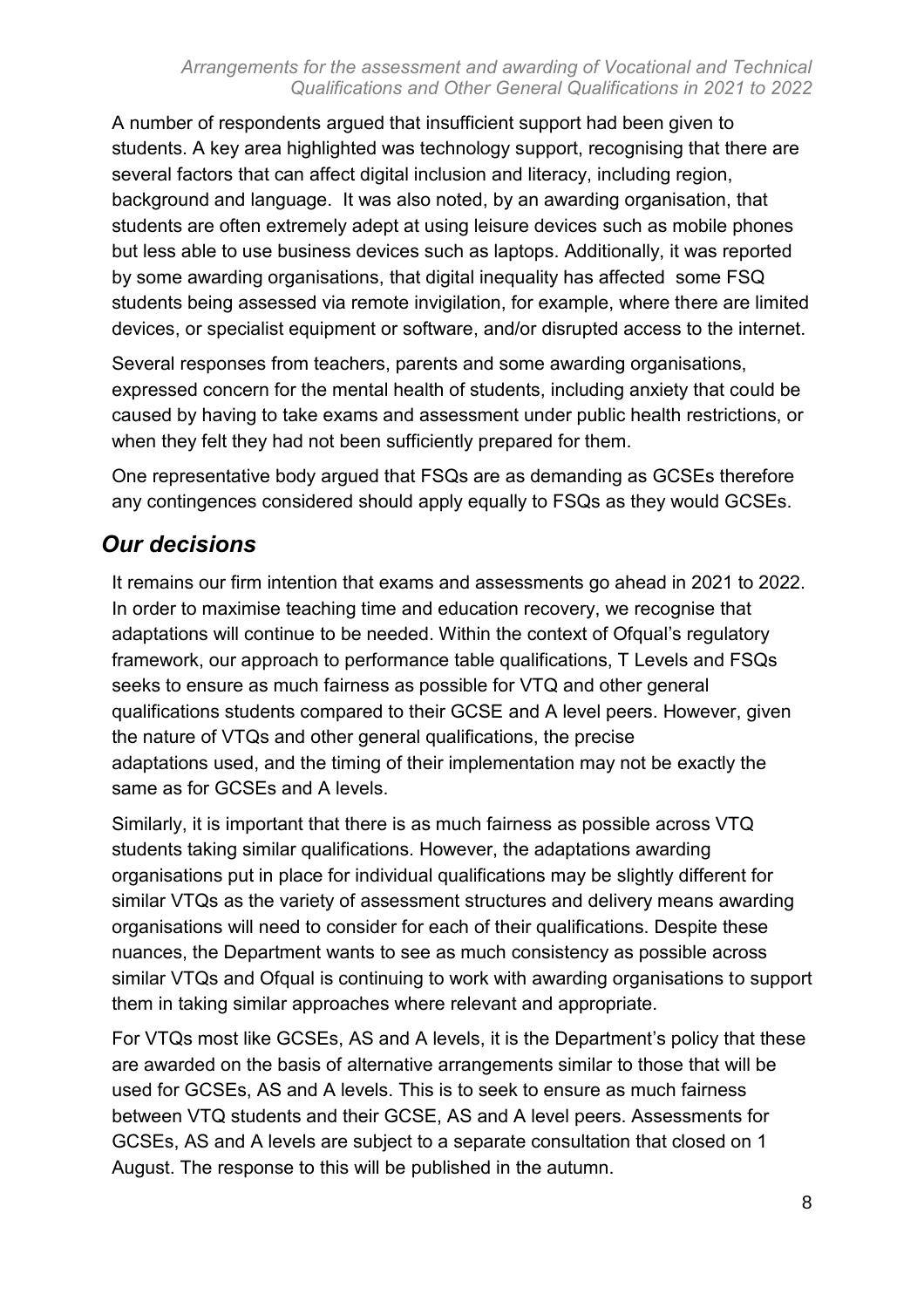#### *Arrangements for the assessment and awarding of Vocational and Technical Qualifications and Other General Qualifications in 2021 to 2022*

For VTQs approved for inclusion in the 2022 performance tables, the Department is currently reviewing the additional adaptations that some awarding organisations have proposed for delivery in 2021 to 2022. We will confirm our decisions as soon as possible. As set out in the consultation document, any adaptations approved for 2022 performance tables qualifications will only be approved for use in 2021 to 2022. It should not be assumed that any adaptations will continue in 2022 to 2023. For the avoidance of doubt, a student who has received a CAG or a TAG in either 2019 to 2020 or 2020 to 2021 will be able to carry this result forward

The impacts identified by respondents reflected those we had considered in the consultation document. Many highlighted the broad impact of the pandemic on lost learning and mental health.

Recognising these impacts, the government has committed to a long-term education recovery plan and is investing over £3billion in a package of measures to support education recovery. Further details are included in the decision section for question 2.

Additionally, as set out in the consultation document, the permitted adaptations to assessments are intended to assist in minimising any differential education experiences of all students including those identified as being at risk of greater disruption than others.

Awarding organisations are subject to the Equality Act and must therefore take their decisions about adaptations in compliance with Equality Act obligations. They are also subject to Ofqual's General Conditions, which include measures to ensure accessibility, reasonable adjustments and minimising bias. Ofqual requires awarding organisations to keep a record of any adaptations they make, and the rationale for them. Where appropriate, Ofqual can take action against an awarding organisation that introduces an adaptation without justification which disadvantages students with particular protected characteristics.

In proposing changes to exam and assessment arrangements for VTQs approved for the inclusion in performance tables, we have taken care to consider how any changes might have an impact on SEND students who will have reasonable adjustments when taking their exams and assessments. We consider that the adaptations made by awarding organisations should not affect the accessibility of these qualifications.

However, as we set out in the consultation, while we are taking the necessary steps to minimise any differential education experiences, the permitted adaptations cannot fully address the differential education experiences of all students.

We need to strike the right balance so that students and other learners are equipped to progress to the next stage of their lives. Going further than the adaptations we have set out, for example reducing the amount of taught content, could risk their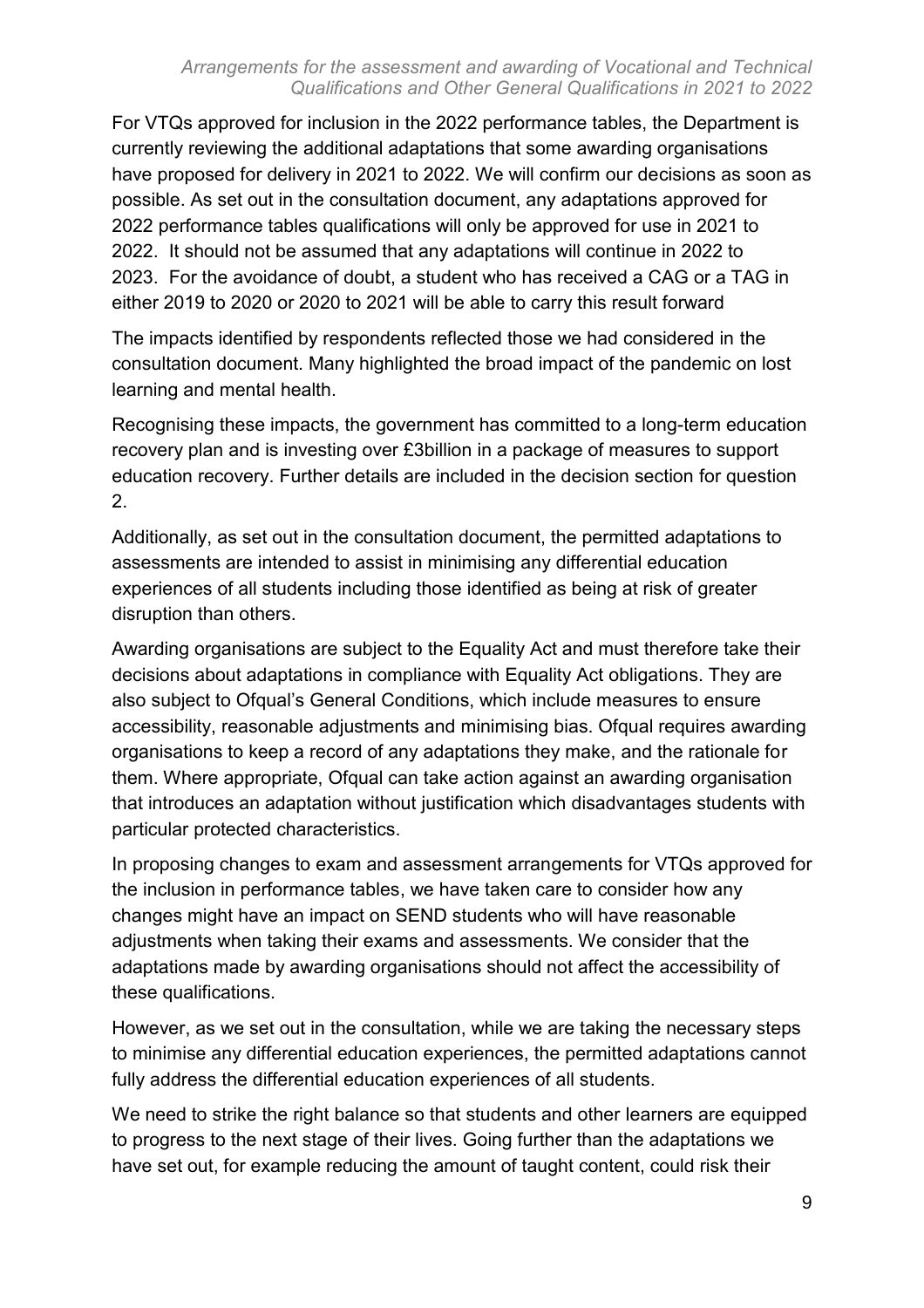ability to progress. In addition, there are health and safety risks to the general public in, for example, reducing content of qualifications which allow a learner to demonstrate occupational competence.

Having carefully considered the responses together with our own assessment, we consider that the current set of adaptations strikes the right balance, with the exception of T Levels where we are permitting a new adaptation – see the decision section for question 2.

#### **We asked:**

Question 2: Do you have any views on how any potential negative impacts on particular groups of students could be mitigated?

#### *Responses received*

Of the 259 responses to the consultation, a total of 141 submitted a comment for question 2. Twenty seven of the 141 were out of scope of the consultation, referring mainly to GCSE, AS and A level assessments.

The majority of responses set out different types of adaptations and where they would be useful, for example reducing content of qualifications or assessments, adding optionality to exams or assessments, or having fewer internal or external assessments in a qualification. Some responses from teachers, students and parents suggested that grading boundaries should be reviewed and lowered.

Many respondents, across all stakeholder groups, argued that any such adaptations should be communicated as early as possible and preferably in advance of the academic year 2021 to 2022.

A significant number of parents' and teachers' responses were about teacher assessed grades, where the majority said they should either continue or a hybrid of exams and assessments and teacher assessed grades should be put in place, due to the impacts of lost learning and pressures on students.

Many respondents argued for improved support mechanisms, including technology support, pastoral support, mental health care, additional funding and education recovery support, particularly for SEND, those with English as an additional language and students from lower socio-economic backgrounds. Some argued that additional support should be for all students and learners, whilst others argued that those who had been most affected by COVID-19 should receive the greatest amount of support.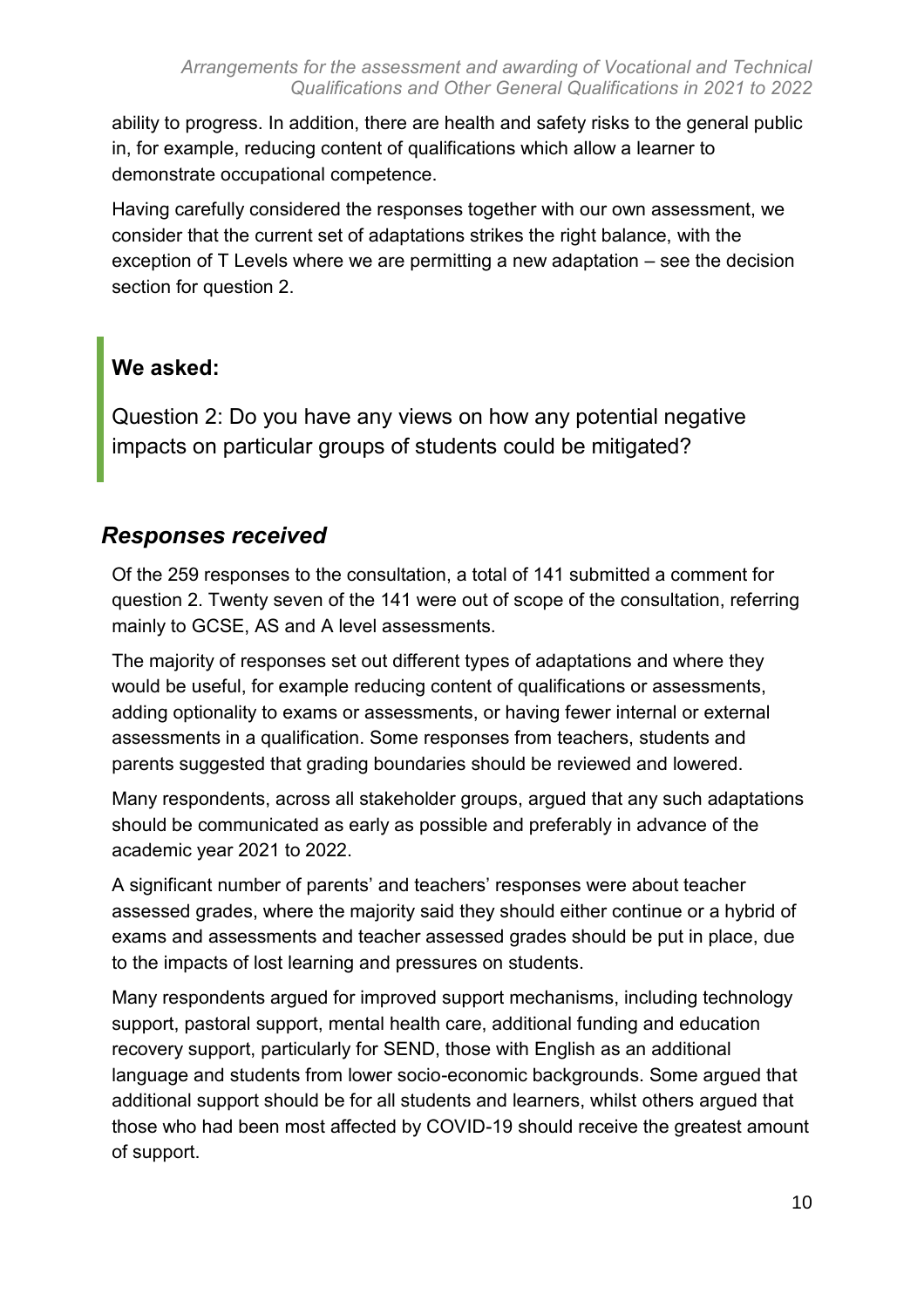#### *Arrangements for the assessment and awarding of Vocational and Technical Qualifications and Other General Qualifications in 2021 to 2022*

Some respondents thought that remote assessments for FSQs worked well in some circumstances. Others highlighted challenges in delivering FSQ assessments via remote invigilation, including the cost to set up, ability to deliver at scale in colleges, and a requirement to have the necessary equipment. One representative body argued that adaptations for FSQs need to be comparable with those for GCSEs because FSQ Level 2 can be just as demanding as GCSEs, therefore if GCSEs make formulae sheets available then they should also be available for FSQs.

For T Levels, some respondents suggested further adaptations to the Autumn core assessments are needed. Others have pointed out that because the delivery of Industry Placements was disrupted last academic year, for many learners, this means all the Industry Placement hours must now be delivered in the second year. As such, a number of respondents suggested the need for greater flexibility in the delivery of Occupational Specialism assessments to maximise students' opportunity to prepare for these assessments whilst completing their Industry Placements. This may include, for example, pushing the set time for occupational specialism assessments back further in the academic year so learners have more time to develop required skills.

#### *Our decisions*

The majority of adaptations suggested by respondents are permissible under the VCRF and as such awarding organisations could apply to use those in their qualifications, where valid and appropriate. These would then be assessed for approval in the usual way.

Although some respondents suggested either retaining teacher assessed grades for 2021 to 2022 or using a hybrid approach of teacher assessed grades and assessments, the government's view remains that exams and assessments are the best way to assess students and is committed to ensuring that they can go ahead in 2021 to 2022. We will, however, ensure that the responses received to this consultation are fed into the work we are doing with Ofqual to consider contingency arrangements should there be any additional COVID-19 restrictions during the 2021 to 2022 academic year. We aim to communicate these contingency plans as soon as possible in the Autumn Term.

With regard to grading, Ofqual is considering how best to grade qualifications in academic year 2021 to 2022 in a way that will be as fair as possible to students in that year, those who took qualifications in previous years, and those who will take them in future. Ofqual has statutory responsibility for the maintenance of standards and for public confidence in qualifications, while having regard to government policy. Ofqual will make a decision once academic year 2020 to 2021 results are known and will announce its decisions in the autumn.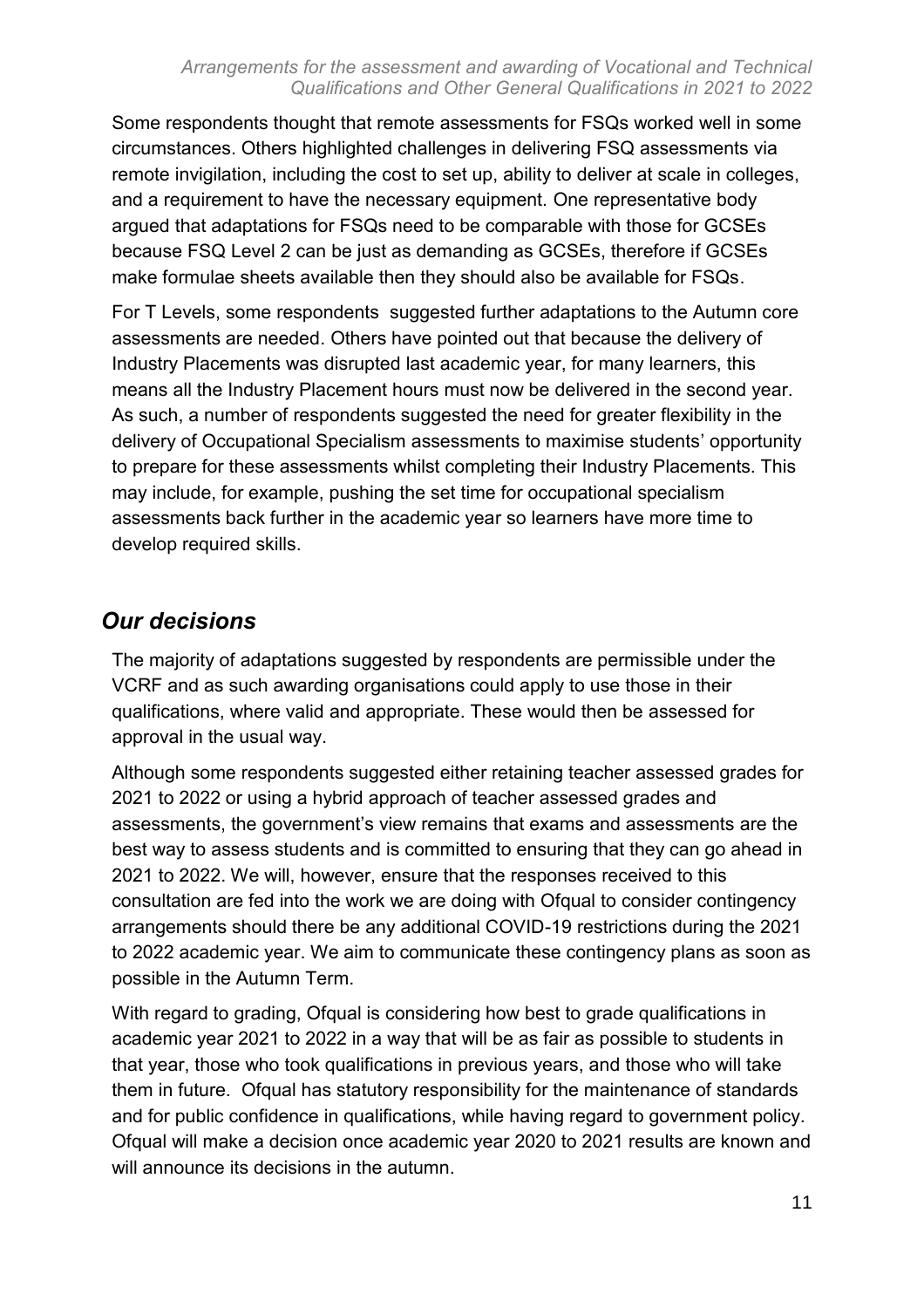Our expectation is that FSQ exams and assessments will go ahead. We expect awarding organisations to continue to put in place adaptations to delivery to conduct exams in line with public health measures or via remote invigilation without the need for further adaptations. One adaptation suggested for FSQs were maths formulae sheets, in the interests of parity, given they are one of the potential adaptations currently being consulted on separately for GCSEs. We have considered, including seeking the views of Ofqual and FSQ awarding organisations, whether any introduction of formulae sheets for GCSE maths would suggest they would be needed for FSQ maths.

The purpose and subject content of FSQs are different to GCSEs. GCSE maths subject content requires students to memorise mathematical formulae and provides a specific list. FSQs have a reduced subject content that test the ability to apply skills and demonstrate application of methodology in different contexts, with less reliance on recall of formulae. In addition, the on-demand nature of FSQ assessments would make it difficult to manage comparability between students who completed in the same year should formulae sheets be introduced.

As a result of these differences and to maintain comparability between exam results, we will not be permitting the use of formulae sheets for FSQs.

For T Levels, the autumn 2021 core assessments are likely to be taken by a very small number of students who were not entered for assessment in the summer or have chosen to appeal the results of their teacher assessed grade. Providers who responded have not raised concerns about student preparation for these assessments and it should be noted that the autumn is not the final opportunity for learners to be assessed on the core as there is a further retake opportunity in the summer 2022. Therefore, we do not envisage any changes to the autumn 2021 core assessments.

However, in response to calls to maximise students' opportunity to complete their Industry Placements and allow learners to prepare for Occupational Specialism assessments next academic year, we will now permit adaptations to the delivery of Occupational Specialism assessments. This may include, for example, pushing the set time for occupational specialism assessments back further in the academic year so learners have more time to develop required skills.

Any adaptations proposed by an awarding organisation would need to be agreed by Ofqual and the Institute for Apprenticeships and Technical Education (the Institute). Given Occupational Specialisms assess students' level of competence, only changes to delivery of assessment, for example to timing (as above), will be permitted - not adaptations to content which, for example, 'streamline' the skills which are taught or assessed.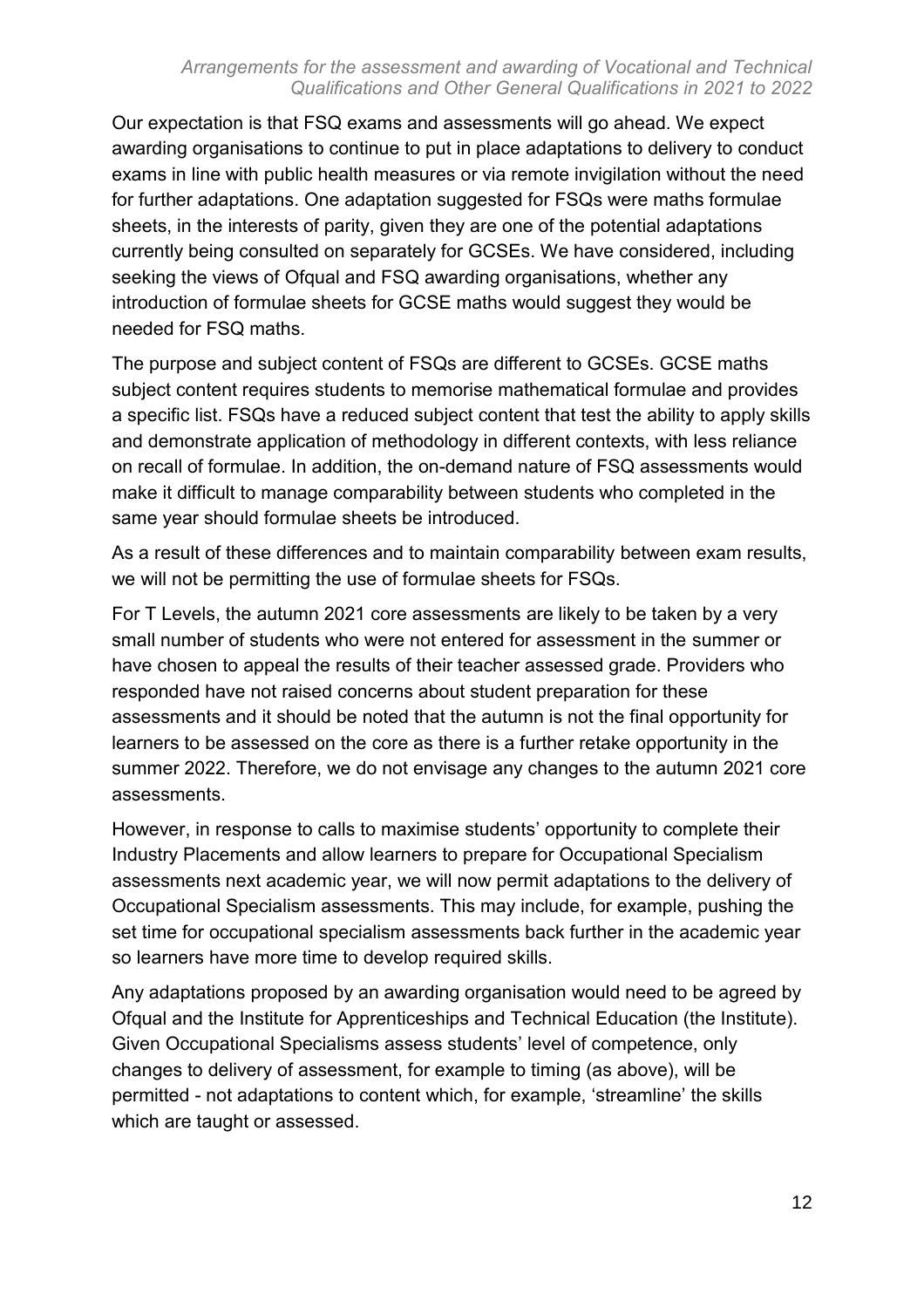#### *Education recovery more broadly*

Reflecting the consultation responses, we recognise the disruption to teaching and learning that many have faced, and the multiple factors that mean some have been more severely disrupted than others. We also appreciate the huge efforts made by teachers, employers, assessors and awarding organisations to support students and learners to progress.

Many young people aged 16 to 19 have lost a significant amount of learning during the pandemic. It is essential we support this group of young people to catch-up as they have the least time left before progressing into the labour market or onto higher education.

In addition to an extension of the 16 to 19 tuition fund for 2021 to 2022 announced in February 2021, we will provide a further £222 million to continue the 16 to 19 tuition fund for an additional 2 years from the 2022 to 2023 academic year, allowing access to one-to-one and small group catch up tuition. Young people will be able to catch up in subjects that will benefit them the most, including maths, English and vocational courses.

To ensure that those with the least time left have the opportunity to progress, the government will give providers of 16 to 19 education the option to offer students in year 13 (or equivalent) the opportunity to repeat up to one more year if they have been particularly severely affected by the pandemic.

Through the Get Help with Technology programme, over 1.35 million laptops and tablets have been distributed to schools, trusts, local authorities and further education providers for disadvantaged children and young people as part of a £400 million government investment to support access to remote education and online social care services.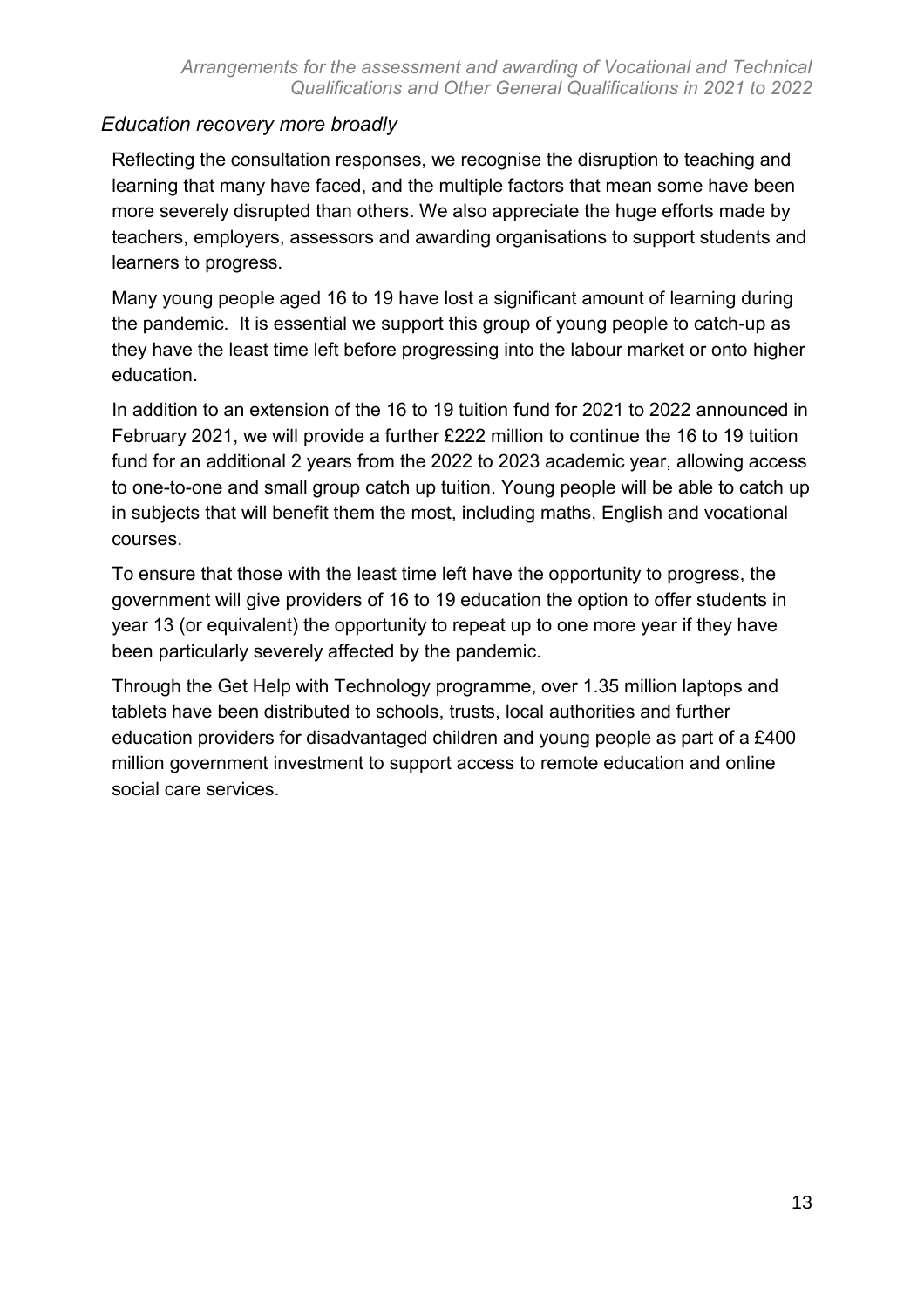# <span id="page-13-0"></span>Part B - Regulatory arrangements for academic year 2021 to 2022

This section is written by Ofqual.

# *Changes to the categorisation of qualifications*

#### *What we said*

In March 2021, we introduced the [Vocational and Technical Qualifications](https://www.gov.uk/government/publications/vocational-and-technical-qualifications-contingency-regulatory-framework)  [Contingency Regulatory Framework](https://www.gov.uk/government/publications/vocational-and-technical-qualifications-contingency-regulatory-framework) (VCRF) to regulate the awarding of qualifications in summer 2021 in light of the government's decision that it was not viable for exams for some qualifications to go ahead.

When we introduced the VCRF, we included conditions, requirements and guidance addressing 2 categories of qualifications.

For qualifications in Category A, exams and other assessments were expected to continue but awarding organisations were permitted to make adaptations to their assessments and qualifications to take account of the ongoing impact of the pandemic, where they could do so without undermining the validity and reliability of the qualifications. These were those qualifications which assess occupational or professional competency, proficiency, or act as a licence to practise, where it would not be safe to award these qualifications using alternative evidence, such as teacher judgement. Performing arts graded examinations were also included in this category.

For qualifications in Category B, awarding organisations were permitted to award results using alternative evidence, including Teacher Assessed Grades (TAGs), where students were not able to complete all their assessments. Qualifications in this category were those which are used for progression to further or higher study or into employment, where the issuing of results to students needed to be prioritised. It included those qualifications used alongside or instead of GCSEs, AS and A levels, where we expected awarding organisations to award results in a similar way to those qualifications, examples of which are Applied Generals, Technical Awards and Tech Levels. Awarding organisations were also permitted to make adaptations to assessments and qualifications in Category B where assessments continued.

By including the 2 separate categories permitting different approaches to assessment and awarding, our intention was that the VCRF would be sufficiently flexible to enable it to regulate qualifications beyond summer 2021 without requiring major changes to the regulatory framework.

In the consultation we stated that, in light of the government's intention that exams and assessments would take place in the academic year 2021 to 2022, we had decided that all Category B qualifications would fall under Category A of the VCRF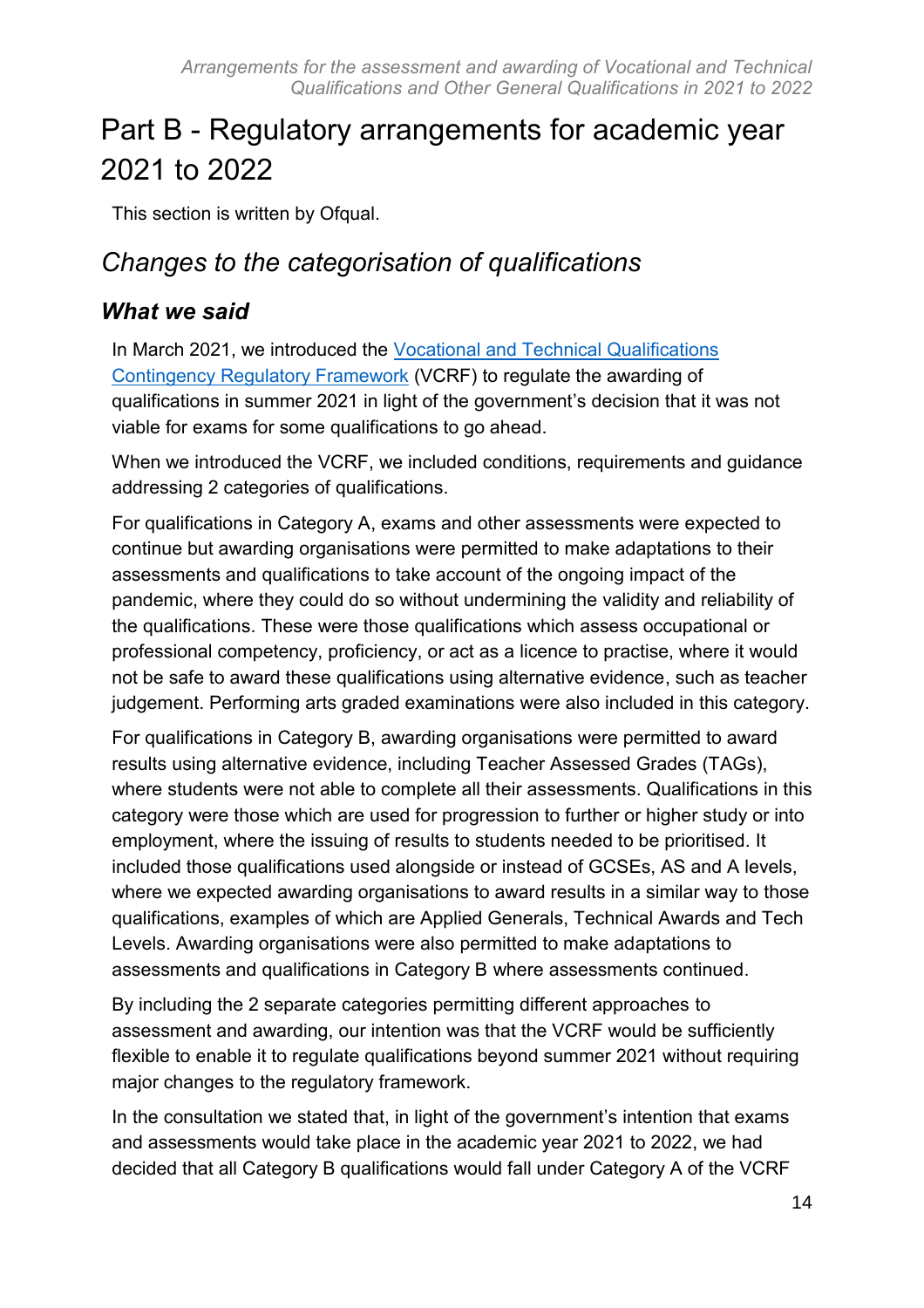from 1 September 2021. This would mean that awarding organisations would only be permitted to issue results using evidence from exams and other assessments. Results would no longer be awarded based on TAGs. Awarding organisations would be permitted to continue with any adaptations they had already made to their qualifications or to make further adaptations where this can be done without undermining the validity and reliability of the qualifications, to address the ongoing impact of the pandemic.

To achieve this change in classification, we set out our intention to issue a notice to awarding organisations to withdraw the designation of Category B qualifications from 1 September 2021. We would also make minor drafting changes to the VCRF Conditions to reflect this change (VCR1.3 and the Interpretations and Definitions section of the revised VCRF accompanying the consultation).

We said that although we were withdrawing the designation of Category B qualifications, we would retain the Category B conditions, requirements and guidance within the VCRF. This would allow us to future-proof our regulatory framework. If there was a future change in government policy in response to a worsening public health situation, and it was decided that it is not viable for exams and assessments to take place at any point in the future, we would be able to reintroduce the Category B qualification designation and to permit the awarding of results using alternative evidence such as TAGs. We therefore confirmed we would not be making any substantive changes to the VCRF where it refers to Category B.

#### **We asked:**

Question 3: Do you have any comments on the impact of our decision to withdraw the designation of Category B qualifications at this time and to move all qualifications under Category A?

#### *Responses received*

Of the 259 submissions received for this consultation, a total of 99 respondents commented on this question. Nine out of those 99 responses were out of scope for this consultation, with the majority of these referring to GCSE, AS and A level assessment.

Respondents were divided as to whether this was the right time to withdraw the Category B qualification designation and so prohibit the use of TAGs. About a third of respondents said that they agreed with the approach but about a third of respondents, including many students, parents or carers and teachers, felt that it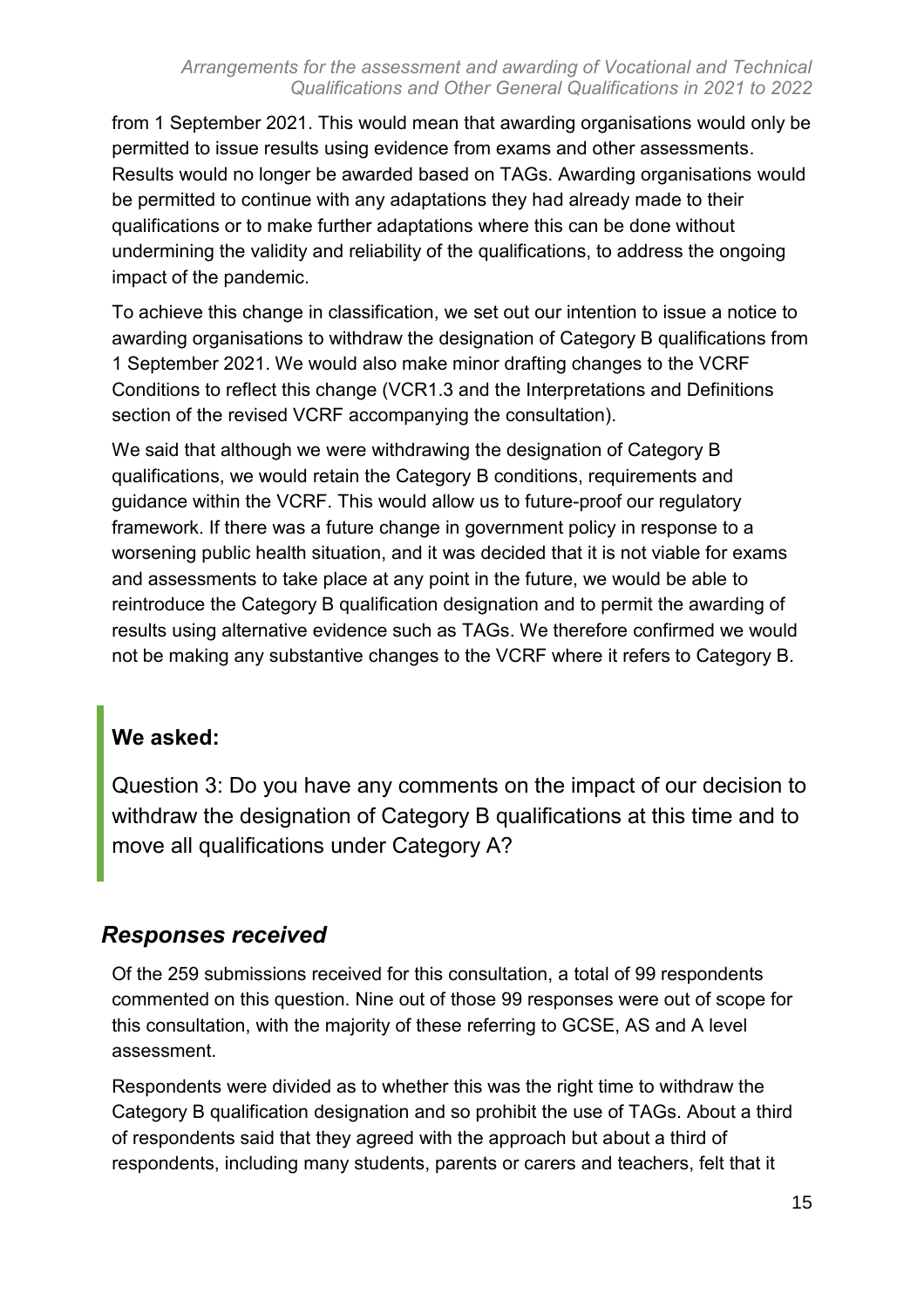was premature to do so. It was felt that TAGs could help to mitigate against differential learning loss across students and provide an 'insurance policy' against a worsening public health situation.

Most awarding organisations understood our decision to withdraw the Category B designation within the VCRF, and welcomed that it could be re-introduced, should this be necessary if the public health situation worsened. Some however expressed concern that changing qualification categories could be confusing for qualification users. There was also a general consensus amongst awarding organisations, that there was insufficient clarity around who and what would lead to the reintroduction of the Category B designation and the use of TAGs.

The continuation of adaptations to assessments and qualifications was welcomed by many respondents, including awarding organisations.

Many respondents commented on individual and organisational experiences of teaching and assessment in the context of the COVID-19 pandemic, and how this had impacted student learning.

Many teachers said that there was a need to both reduce course content for the academic year 2021 to 2022 as well as internal assessment. They reported that students were already behind with their coursework, this having been brought about, for example, by 'bubble closures', needing to self-isolate, and having limited access to other teaching arrangements, thereby leading to learning loss.

Concerns were also raised that students could not catch up on their outstanding coursework for this current academic year whilst studying the course content in the coming academic year. This same argument was also used to justify why it would be impractical to make students, who should have taken internal assessments in the academic year 2020 to 2021, (but for some reason, like bubble closures, couldn't), take them in the academic year 2021 to 2022.

There was also some confusion amongst some respondents about whether it was permissible for mid-flight learners (those not certificating in summer 2021) to carry forward TAGs into subsequent academic years.

Some respondents commented on a perception of unfairness for those students taking more practical courses who have been significantly impacted by differential learning loss, especially in comparison to those students taking GCSE, AS and A level subjects.

Respondents also set out the challenges related to the safe delivery of exams and assessments. The need for consistency of approaches between awarding organisations, in particular when adaptations came into effect was also emphasised.

Respondents felt that there was risk of further learning disruption over the academic year 2021 to 2022, be that local, regional or national disruption. They argued that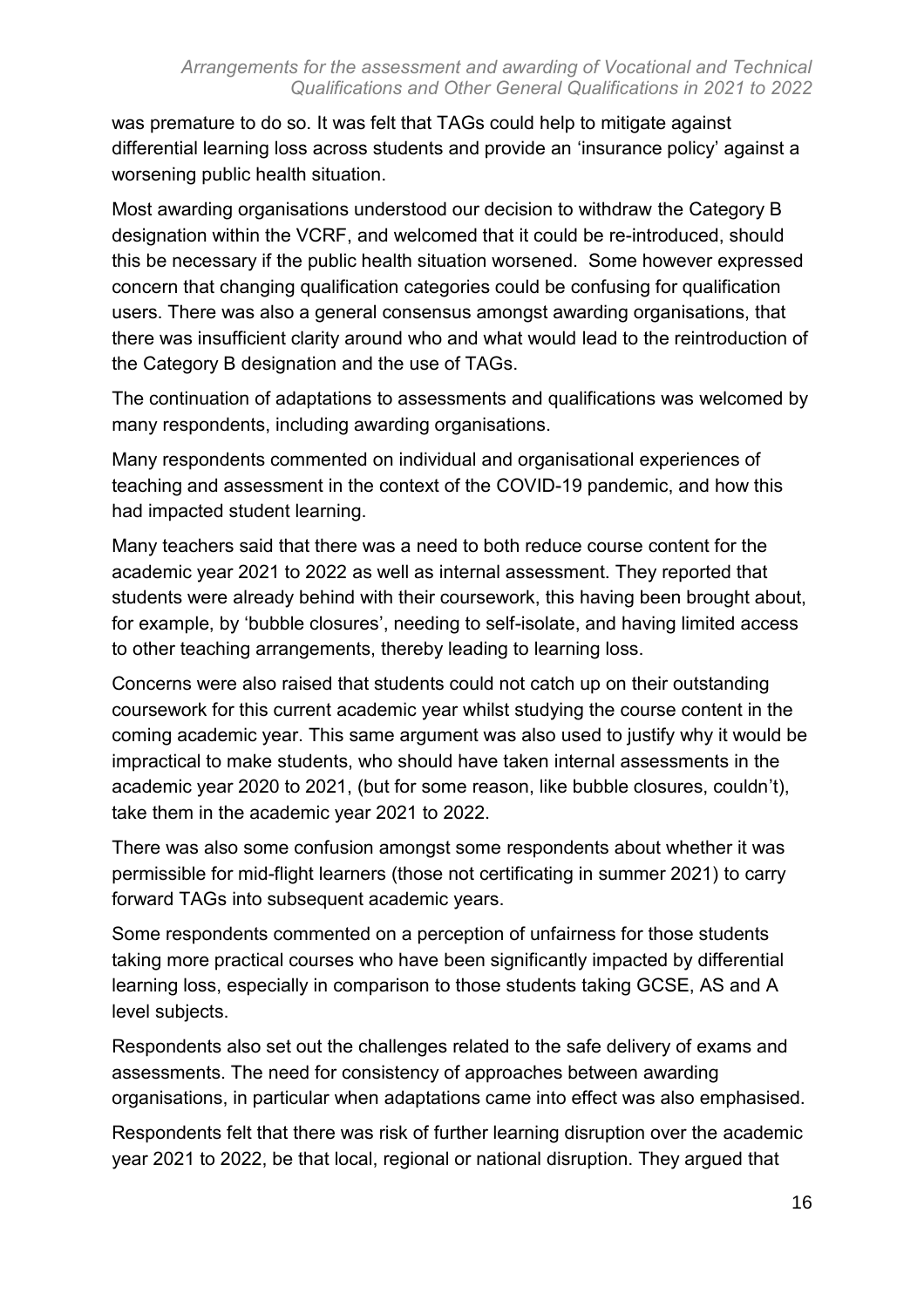comprehensive contingency plans therefore needed to be in place should a change of approach become necessary. The need for timely decisions about future arrangements was also stressed by many respondents to allow for effective implementation of any changed approach.

#### *Our decisions*

Government's intention is that exams and other assessments should go ahead in academic year 2021 to 2022. As set out in the consultation, we have therefore decided that all Category B qualifications will now fall under Category A of the VCRF in 2021 to 2022.

The Category B qualification designation was introduced this summer for some qualifications to permit the use of alternative evidence, including TAGs, in the award of qualifications only because students were not able to complete all exams and assessments. Now that exams and other assessments are expected to go ahead, we require that awards are based on evidence from those exams and other assessments.

We therefore will proceed with our plan to publish a notice to withdraw the Category B qualification designation at this time.

We recognise however that in the context of any worsening public health situation, it may be necessary to reintroduce TAGs and that is why we have retained the conditions, requirements and guidance for Category B qualifications in the VCRF, should it be decided that this course of action is required. In those circumstances we would be able to reintroduce the Category B designation and consequently permit awarding organisations to issue results based on alternative evidence, including TAGs. We note the requests from respondents for clarity on how and when any such change in to awarding would be implemented in the event that it is not considered appropriate for exams and assessments to take place. We will continue to work with the Department to develop detailed contingency arrangements.

We understand that there is a risk that changing regulatory qualification categories could be confusing for qualifications end-users. We think that the risk is minimised by having 2 broad categories of qualifications and now that all qualifications fall into Category A, there is probably no need to reference our regulatory categories at all in communications. We do not require awarding organisations to refer to our regulatory categories in their communications with centres (and many did not this summer), we only require awarding organisations to explain to their centres how their qualifications will be assessed and awarded.

Many respondents highlighted the need for greater clarity about arrangements for the next academic year, in particular for mid-flight (non- certificating learners).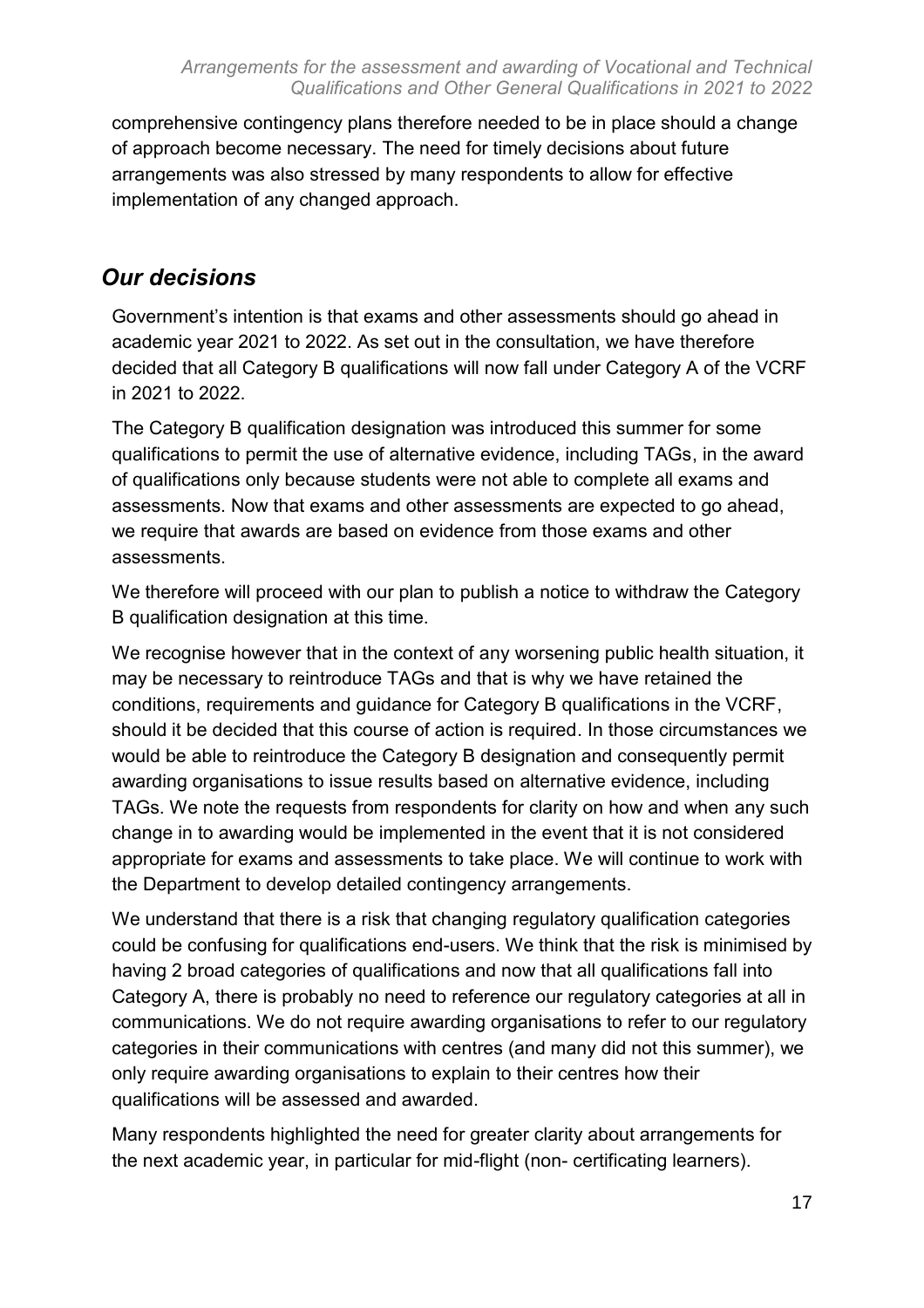We therefore confirm that mid-flight students can carry forward results based on TAGs (or CAGs) into the next (or subsequent) academic years. Where students have received a result based on a TAG, they are not required to sit that assessment next (or any subsequent) academic year, the TAG result stands unless the student wishes to resit to improve their TAG grade.

We also recognise the ongoing impact of the pandemic on teaching and learning and the implications for assessment. In line with the Department's policy position, through the VCRF, we require awarding organisations to consider whether they need to make adaptations to their assessments and qualifications to assist in mitigating the impact of the pandemic. This may be to free up time for teaching and learning and educational recovery activities and to build in resilience in case of further disruption. For VTQs included in performance tables and used alongside or instead of GCSEs, AS and A levels, these adaptations may include streamlining assessments (to reduce duplication of testing of a particular skill or knowledge) or reducing the number of internal assessments. However, the Department's expectation is that all the content for these qualifications should be taught to support student progression to further study or employment.

For professional, occupational, proficiency or licence to practise qualifications, adaptations are also permitted where necessary and appropriate. Again, we expect all content to be taught to maintain the validity of those qualifications, and any adaptations to assessments for those qualifications should be supported by sector or professional bodies.

The Department regularly reviews the public health guidance issued to schools, colleges and training providers<sup>2</sup>. We expect the new guidance will make it easier for centres to carry out practical assessments as well as to hold exams.

We also recognise the need for awarding organisations to take consistent approaches to adaptation for similar qualifications, as far as possible. The VCRF requires awarding organisations to ensure that VTQ learners are not advantaged or disadvantaged compared to their peers taking similar VTQs or GCSEs, AS and A levels. However, differences in the assessment design and delivery of VTQs (which existed before the pandemic) will mean that different approaches to adaptation across awarding organisations may be justifiable or appropriate. The VCRF does not

 $\overline{a}$ 

<sup>2</sup> Public health guidance for schools, colleges and training providers:

[Schools COVID-19 operational guidance](https://www.gov.uk/government/publications/actions-for-schools-during-the-coronavirus-outbreak/schools-covid-19-operational-guidance)

[Actions for FE colleges and providers during the coronavirus outbreak](https://www.gov.uk/government/publications/coronavirus-covid-19-maintaining-further-education-provision)

[Public health guidance to support exams from January 2021](https://www.gov.uk/government/publications/responsibility-for-autumn-gcse-as-and-a-level-exam-series/public-health-arrangements-for-autumn-exams)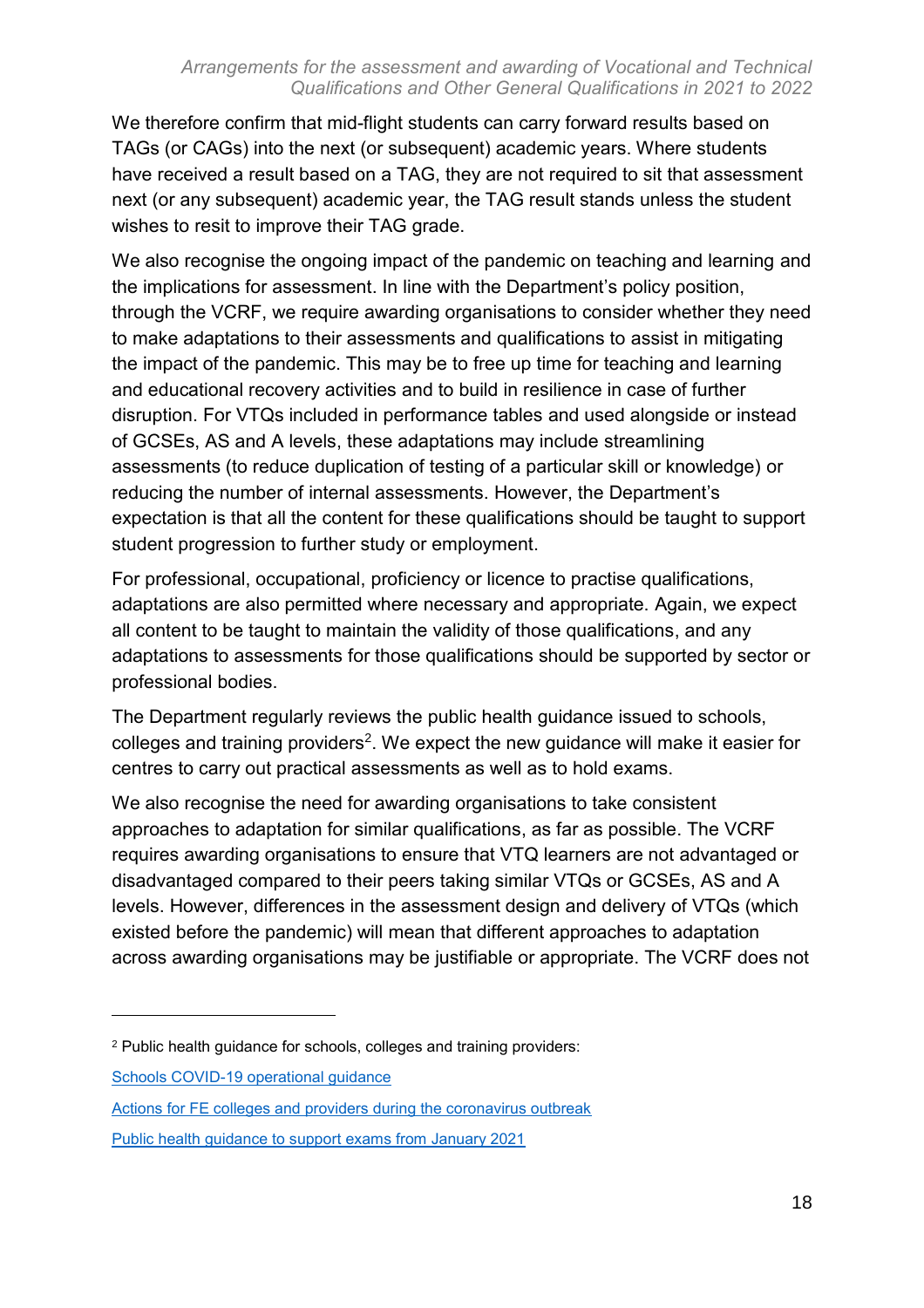prescribe a set of adaptations, it sets out guiding principles to inform awarding organisations' decisions about appropriate adaptations for their qualifications. However, we do expect awarding organisations to work together to develop consistent approaches where possible, and to ensure that any adaptations are manageable for their centres and are communicated in a clear and timely way.

As we have done throughout the pandemic, we will continue to monitor and work with awarding organisations to support the development of consistent approaches. We will also look at whether it is possible for awarding organisations to take common approaches to the format and timing of communications and to operational deadlines.

# *Requirements and guidance in relation to adaptations*

## *What we proposed*

We considered that the requirements and statutory guidance within the VCRF on adaptations already sufficiently addressed the Department's expectations:

- around the need for consistency of approach to adaptation across awarding organisations
- around the need for awarding organisations to take into account manageability for their centres and to communicate with them in a clear and timely manner
- that VTQ students should not be advantaged or disadvantaged in comparison to their peers taking other VTQs and/or GCSEs, AS and A levels

Therefore, we proposed to make the following minor drafting changes to the statutory guidance in relation to the adaptation of vocational and technical qualifications:

- to update the introductory section to reflect the context of academic year 2021 to 2022
- to update our guidance on delaying or rescheduling assessments to reflect the expectation that exams and assessments will take place
- recognising that awarding organisations may already have taken steps to develop their understanding of their centres and learners, to update and retitle the guidance related to this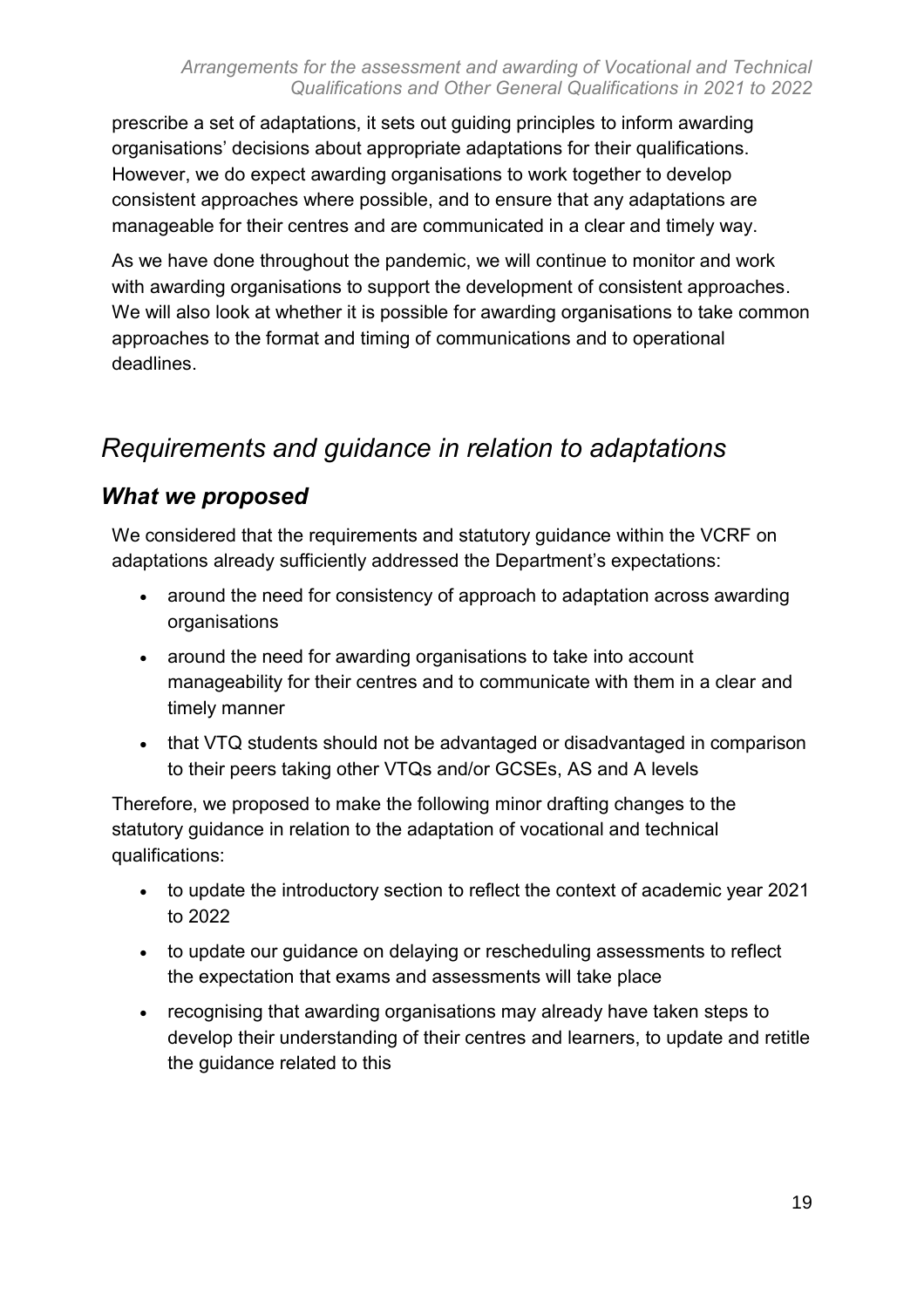## **We asked:**

Question 4: Do you have any comments on the proposed changes to the drafting of the statutory guidance on adaptation in the revised VCRF?

## *Responses received*

Of the 259 submissions received for this consultation, a total of 50 respondents commented on this question. Eight of those 50 responses were out of scope for this consultation, with the majority of these referring to GCSE, AS and A level assessment. Overall, over half of respondents did not comment specifically on the changes to the guidance, a third were broadly in agreement with the changes, and a very small proportion said that they disagreed with the proposed changes. Of those that disagreed, they used this question to comment on the need to retain TAGs.

In the consultation we said that we did not propose to make changes to the principles for Category A qualifications but some awarding organisations raised concerns over the wording of the principles, in particular Principles A3 and A4.

*Principle A3 – An awarding organisation must seek to maintain standards, as far as possible, within the same qualification in line with previous years, and across similar qualifications made available by the awarding organisation and by other awarding organisations.*

*Principle A4 – An awarding organisation must seek to ensure, as far as possible, that the Adaptations which it makes to a qualification do not serve to advantage or disadvantage Learners taking that qualification against their peers taking similar VTQs or, where relevant, general qualifications not covered by the VCR Conditions.*

Even though Principle A3 includes the caveat 'as far as possible', some respondents felt that it would not be possible to maintain standards with previous years because of the variable educational experience students have had compared to previous cohorts. We were also asked to clarify whether Principle A3 was intended to refer to standards in specific previous years.

Similar points were made in relation to Principle A4. Some respondents said that the obligation not to advantage or disadvantage students against those taking qualifications in previous years, was complex because of the use of Centre Assessed Grades and TAGs in awarding in summer 2020 and 2021 and the need to ensure the parity with GCSEs, AS and A levels.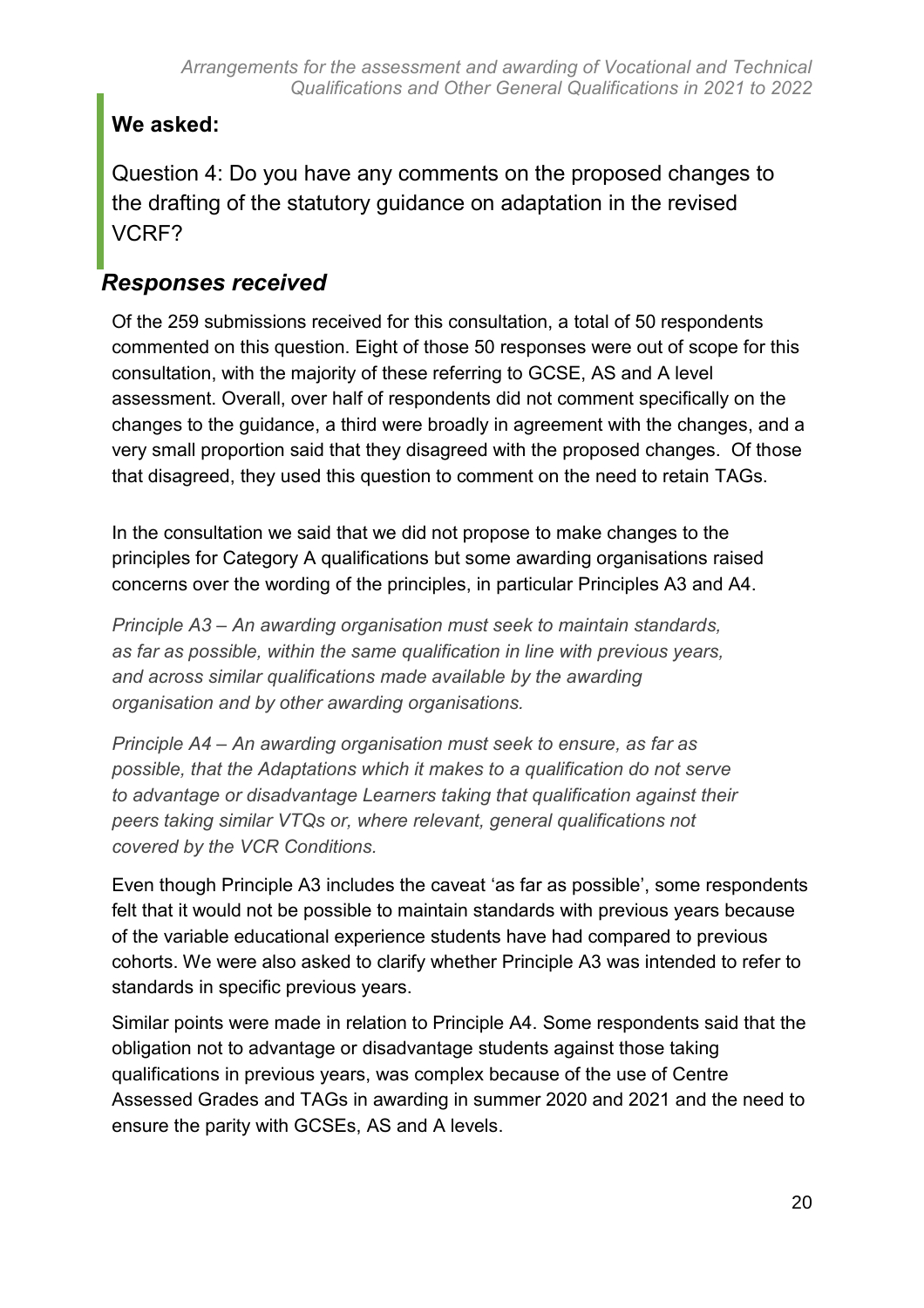One awarding organisation suggested that it would be helpful to include the words 'reasonable steps' in each principle to recognise the challenges of meeting each principle.

Respondents welcomed the retention of adaptations which they felt would help to mitigate the impacts of differential learning loss and could also help to promote psychological well-being. However, the lack of a consistent approach to adaptations across awarding organisations was highlighted as a concern by some respondents. It was felt that one way to address this would be to reduce the content to be taught to students. There was also concern that awarding organisations might withdraw adaptations at different times, should the public health situation improve, creating unfairness and challenges for centres. The need for teachers, students and awarding organisations to have certainty about arrangements for next year was also emphasised by respondents.

Some awarding organisations also asked for clarity on Ofqual's expectations around how they should work together to develop consistent approaches. It was also suggested by one respondent that a new principle should be added - that awarding organisations communicate all adaptations by a common deadline, agreed with Ofqual.

Responses from organisations working with more disadvantaged students thought that awarding organisations needed to receive more guidance on types of adaptations that could best mitigate against such students becoming further disadvantaged, especially for ESOL Skills for Life and SEND students and other students who normally experience greater disadvantage.

## *Our decisions*

We do not propose to make any further changes to the guidance on adaptation and will publish as final the version which accompanied the consultation. We consider that the current requirements and guidance on adaptation already address the need for awarding organisations to take consistent approaches where possible and our focus will be on monitoring how awarding organisations implement any adaptations. This will build on the engagements and schedule of meetings we already have in place to work with awarding organisations.

We have also decided not to make any changes to the principles for Category A qualifications.

We recognise the challenges around maintenance of standards and approaches to standard setting arising from Principle A3, both in the particular circumstances of 2021 to 2022 and more generally across similar qualifications where the mechanisms to do this are not currently in place. We do not consider however that it would be appropriate to make any changes to this principle. Awarding organisations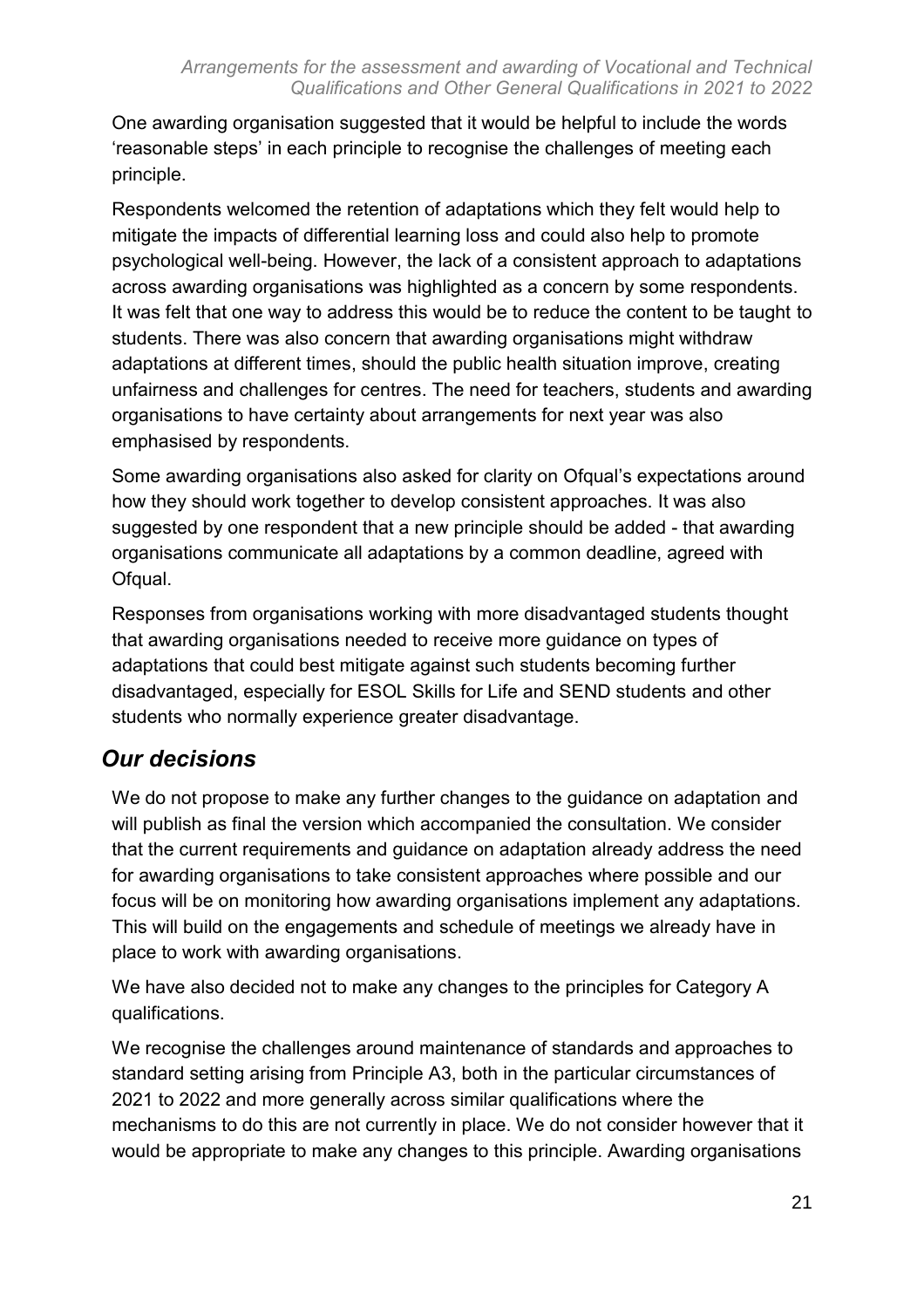#### *Arrangements for the assessment and awarding of Vocational and Technical Qualifications and Other General Qualifications in 2021 to 2022*

are already under an obligation to consider the standard of similar qualifications made available by other awarding organisations under General Condition H3 (Monitoring the specified levels of attainment for a qualification). It requires awarding organisations to do so 'as far as possible' so it already acknowledges that awarding organisations may not be able to set inter-awarding organisation standards for some VTQs, even where they are similar. We will however take forward a programme of work around developing a shared understanding of maintenance of standards in the context of 2021 to 2022. Also, to clarify, Principle A4 does not refer to 'previous years'. Its focus is primarily on arrangements within an academic year and again it recognises that awarding organisations can only do so 'as far as possible'. We already have wording in the stem to the principles, which says "An awarding organisation must take all reasonable steps to comply with the principles below…".

Awarding organisations are required to take into account access to reasonable adjustments when introducing any adaptations and we will continue to work with equalities and other expert bodies to support awarding organisations' understanding in this area.

# *Arrangements for appeals*

#### *What we proposed*

General Condition of Recognition I1 requires awarding organisations to establish, maintain and comply with an appeals process in relation to all the qualifications they make available.

In the context of the VCRF, we included statutory guidance on compliance with Condition I1 expecting awarding organisations to give students, for those qualifications most closely aligned to GCSEs, AS and A levels, the right to access an appeal on the same basis as those set out for GCSEs, AS and A levels where possible and appropriate.

In the consultation, we proposed:

- to remove the discretion provided by VCR7.3 (allowing awarding organisations to use the guidance in the General Conditions to decide whether or not it is appropriate to correct an incorrect result discovered during an appeal) in a notice
- a drafting amendment to VCR7.1 (which disapplied Condition TQ1.1(c) of the qualification-level conditions for Technical Qualifications) so that the condition only remains in place for any appeals stemming from qualifications that fell within Category B before the designation was removed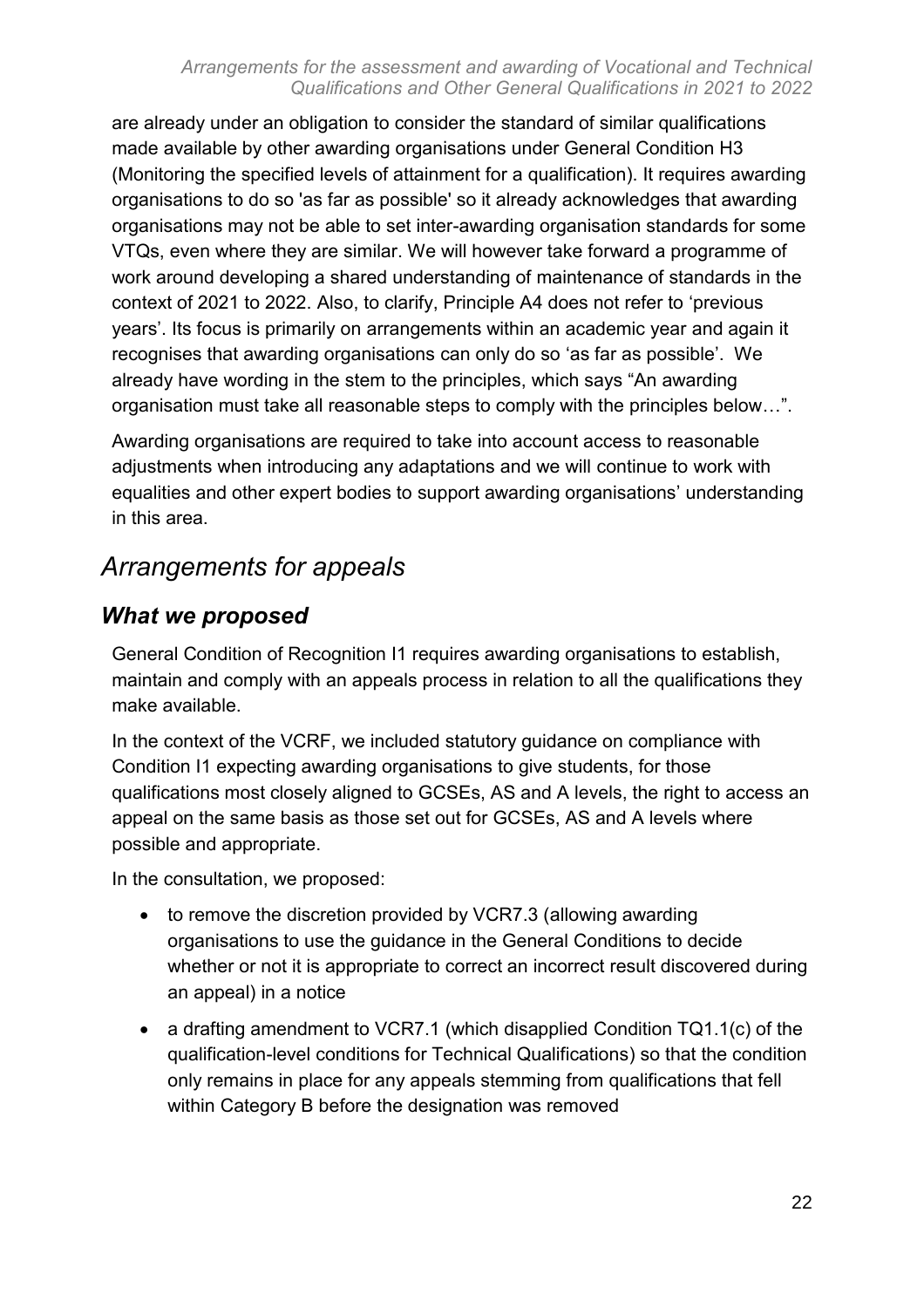## **We asked:**

Question 5: Do you have any comments on the proposed changes to arrangements for appeals in the revised VCRF?

#### *Responses received*

Of the 259 submissions received for this consultation, a total of 24 respondents commented on this question, although some comments were out of scope of this question and others didn't specifically address the proposed changes to the arrangements.

Over a third of respondents commented to say they supported the proposals. A small number of awarding organisations said that they would not be affected by the change because they did not make use of the provisions under VCR7.1.

Some respondents were concerned that the proposed changes meant that appeals against results based on TAGs could not continue after September and so they thought it was important that VCR7.3 was applied to these appeals and that we could address this through drafting rather than by publishing a notice. One awarding organisation expressed concern that if TAGs continued in 2021 to 2022, appeals against TAGs would be operationally challenging.

Some respondents also emphasised the need for a consistent approach to appeals between qualifications (including between VTQs and GCSEs, AS and A levels) and awarding organisations, particularly if TAGs were reintroduced in the context of a worsening public health situation.

An equality organisation commented that it is important to ensure that arrangements for appeals are clearly communicated to students to avoid disadvantage, including ESOL learners who might not understand the process or that it is possible and acceptable to appeal following a stated procedure. The respondent felt that some learners may not feel comfortable questioning authority in this way.

# *Our decisions*

We note that some respondents were concerned that the proposed changes to appeals would disadvantage students who were eligible to receive results based on TAGs. We confirm that the notice we plan to publish and the drafting change to VCR7.1 will not disadvantage students who were eligible to receive a result based on TAGs. They will still be able to progress an appeal against a result based on a TAG.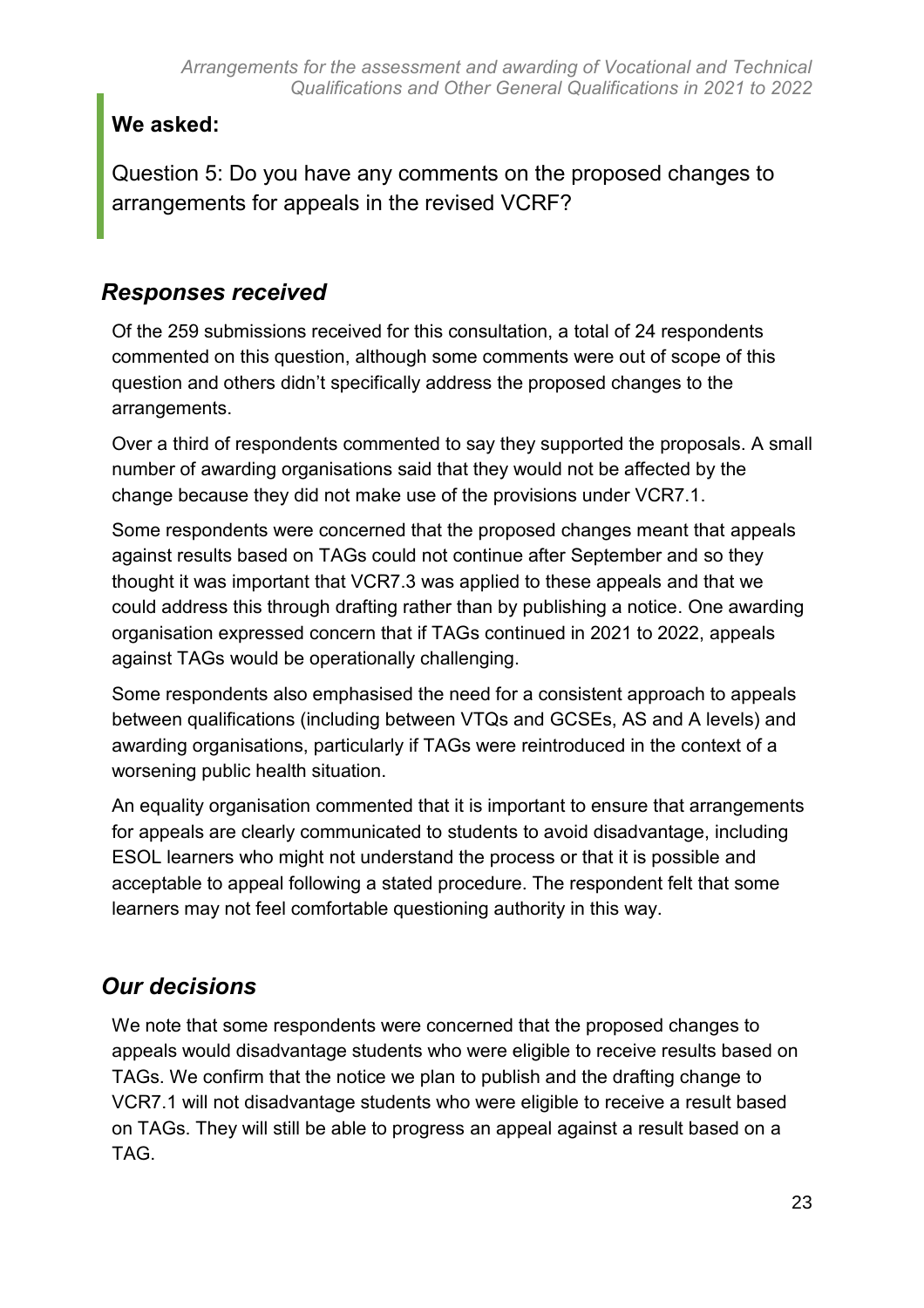We also confirm that should TAGs or any other contingency arrangements be introduced then we will ensure that there is a consistent basis for appeals across VTQs and with GCSE, AS and A level students. We also note the need to ensure that students understand their right to appeal and will continue to develop studentfacing communications to explain arrangements for appeals.

We therefore will publish the notice to remove the discretion provided by VCR7.3 (allowing awarding organisations to use the guidance in the General Conditions to decide whether or not it is appropriate to correct an incorrect result discovered during an appeal) and take forward the drafting change into the final version of the VCRF.

# *Changes to the statutory guidance on remote invigilation*

#### *What we proposed*

Since the guidance on remote invigilation in the VCRF was drafted in 2020, we have worked with awarding organisations to develop a shared understanding of the term remote invigilation (RI) and the related term of remote assessment (RA).

We therefore proposed to update the statutory guidance on adaptation to include these definitions and to make some further minor adaptations to the wording for consistency.

We confirmed that these changes would not have any practical implications for awarding organisations or centres around the delivery of assessments using RI or RA but would provide greater clarity and consistency.

## **We asked:**

Question 6: Do you have any comments on the proposed changes to the guidance on remote invigilation and the introduction of guidance on remote assessment in the revised VCRF?

#### *Responses received*

Of the 259 submissions received for this consultation, a total of 36 respondents commented on this question.

The majority of respondents did not comment on the proposed changes to the statutory guidance. Instead, they provided their views on remote invigilation and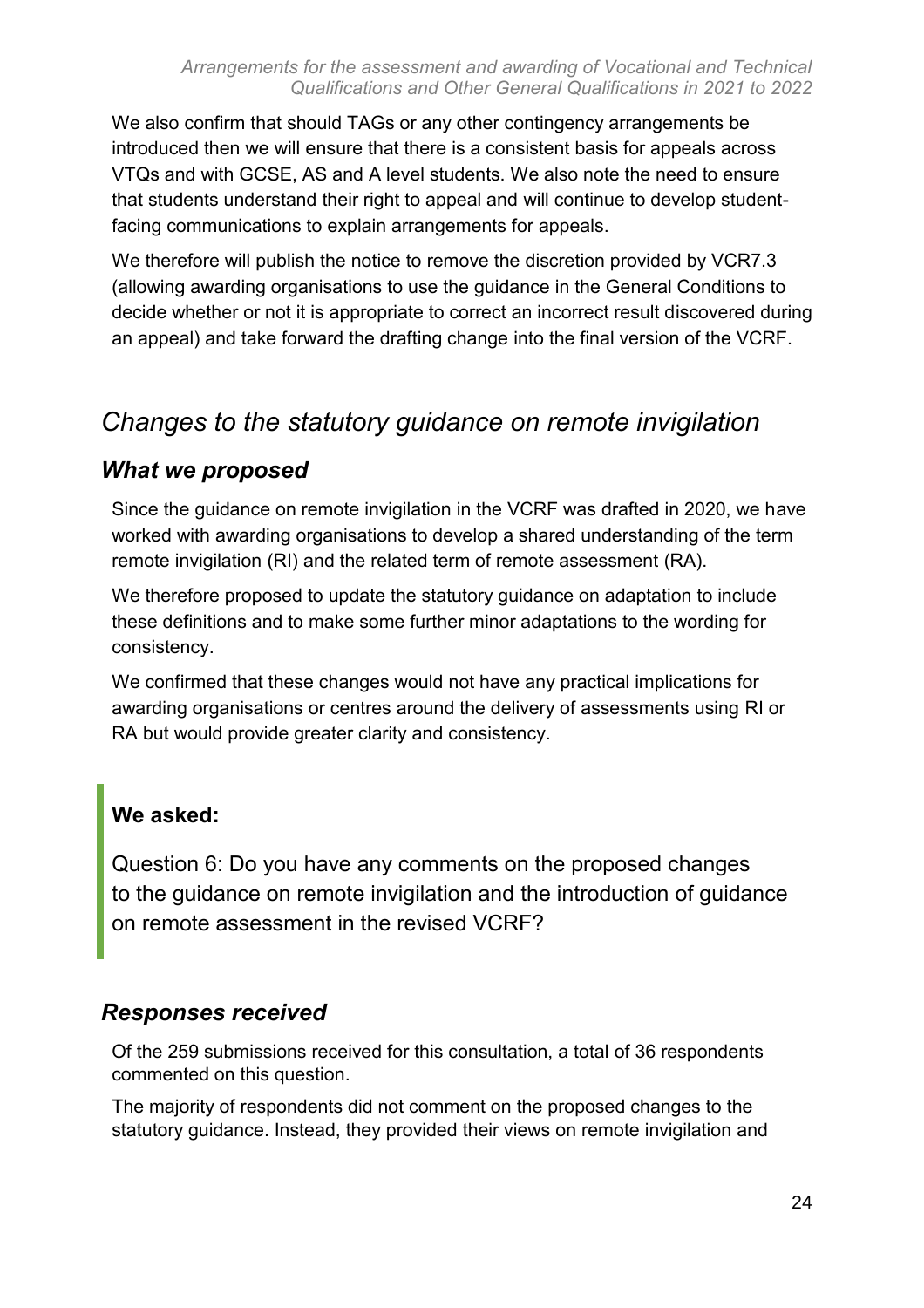remote assessment. Some respondents had also misunderstood the question and thought the guidance applied to the delivery of GCSEs, AS and A Levels.

Those in favour of remote invigilation and remote assessment emphasised that removing these measures would disadvantage some students, including those isolating due to COVID-19. They said that these adaptations had provided a very positive experience and much needed flexibility to meet individual circumstances.

Those not in favour of remote invigilation and remote assessment raised concerns around the increased ability to cheat or plagiarize work, due to the lack of live invigilation. Other respondents raised concerns that these adaptations disadvantaged different groups of students, including those from low-income backgrounds, students without access to the necessary equipment and students suffering from illnesses, including those suffering from 'long COVID'. Some respondents commented on the difficulties of using remote invigilation and remote assessment, partly because of the lack of information received from awarding organisations and also because of the cost of implementation.

A number of respondents also raised concerns about how Ofqual could ensure consistency in the implementation of remote assessment and remote invigilation across awarding organisations. Respondents commented on the need for further guidance and clarity for all parties, including awarding organisations, teachers and students.

Where respondents did address the question, the majority agreed with the changes to the statutory guidance, welcoming the increased clarity and consistency in the guidance. Some respondents also asked for more specific guidance to be provided by Ofqual, rather than just the addition of the definitions. It was also suggested that awarding organisations would benefit from the guidance being embedded into the General Conditions of Recognition after the end of the pandemic.

## *Our decisions*

We note the differing views on and experience of respondents towards remote invigilation and remote assessment and the desire for consistency across awarding organisations and for more detailed guidance.

We consider that the definitions of the terms are a helpful starting point in supporting consistency across awarding organisations and we think that additional guidance is likely to be useful in the future.

As such, we have decided to publish the guidance on remote invigilation and remote assessment we consulted on without any further changes at this time. However, we plan to build on this guidance over the next year, drawing on the outcomes of our research into the use of remote invigilation and remote assessment and our engagement with awarding organisations. We are also reflecting on whether and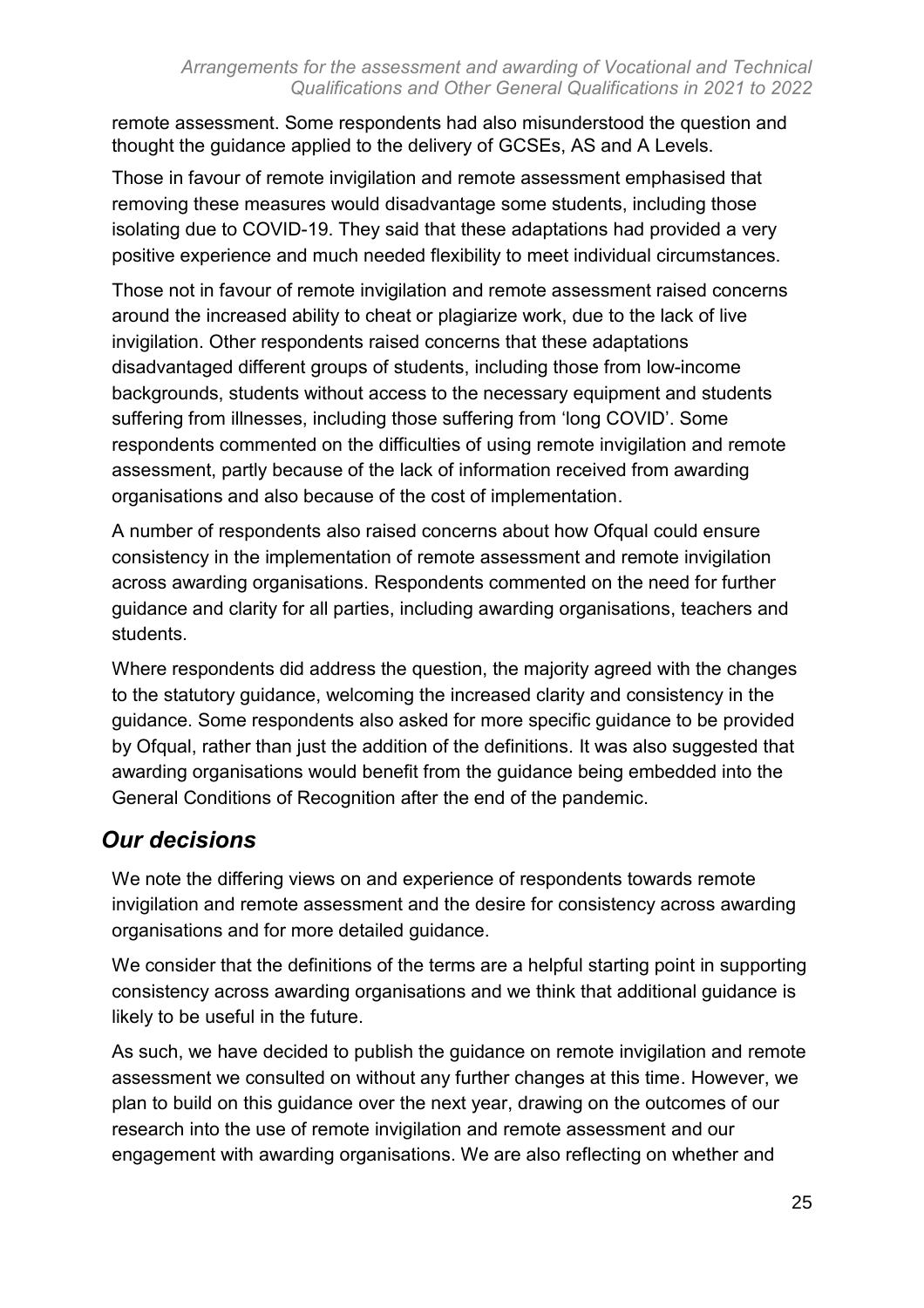how to embed any guidance on remote invigilation and remote assessment within our General Conditions of Recognition.

# *Monitoring the public health situation and contingency planning*

#### *What we said*

In Part A of the consultation document, the Department set out that it will work with Ofqual to develop contingency plans for scenarios where exams and other assessments cannot take place owing to further disruption as a result of the pandemic.

We confirmed that we were retaining the provisions for Category B qualifications to allow us to future-proof the VCRF. If there is a change in government policy in response to a worsening public health situation, and it is decided that it is not viable for exams and assessments to take place at any point in the future, we would be able to reintroduce the designation of Category B qualifications. This would permit awarding organisations to issue results based on alternative evidence, including the use of teacher judgement, TAGs.

We accepted however that should there be further disruption but not a national lockdown, for example extended regional lockdowns, that it may be necessary to consider further adaptations to take account of differential learning loss $^3$ .

As such, we confirmed that we were considering whether it may be necessary and appropriate to introduce additional arrangements to address differential learning loss arising from regional disruption. Should we conclude that this is the case, we stated we would consult later in 2021.

#### **We asked:**

 $\overline{a}$ 

Question 7: What factors do you think we may need to consider in developing any contingency plans?

<sup>&</sup>lt;sup>3</sup> Learning loss is an overall reduction in the level of attainment that a learner achieves by the end of their course of study (for example, lower attainment in GCSE maths) attributable to both direct and indirect impacts from COVID-19. There will be many varied causes of learning loss and learners affected differently by these different causes.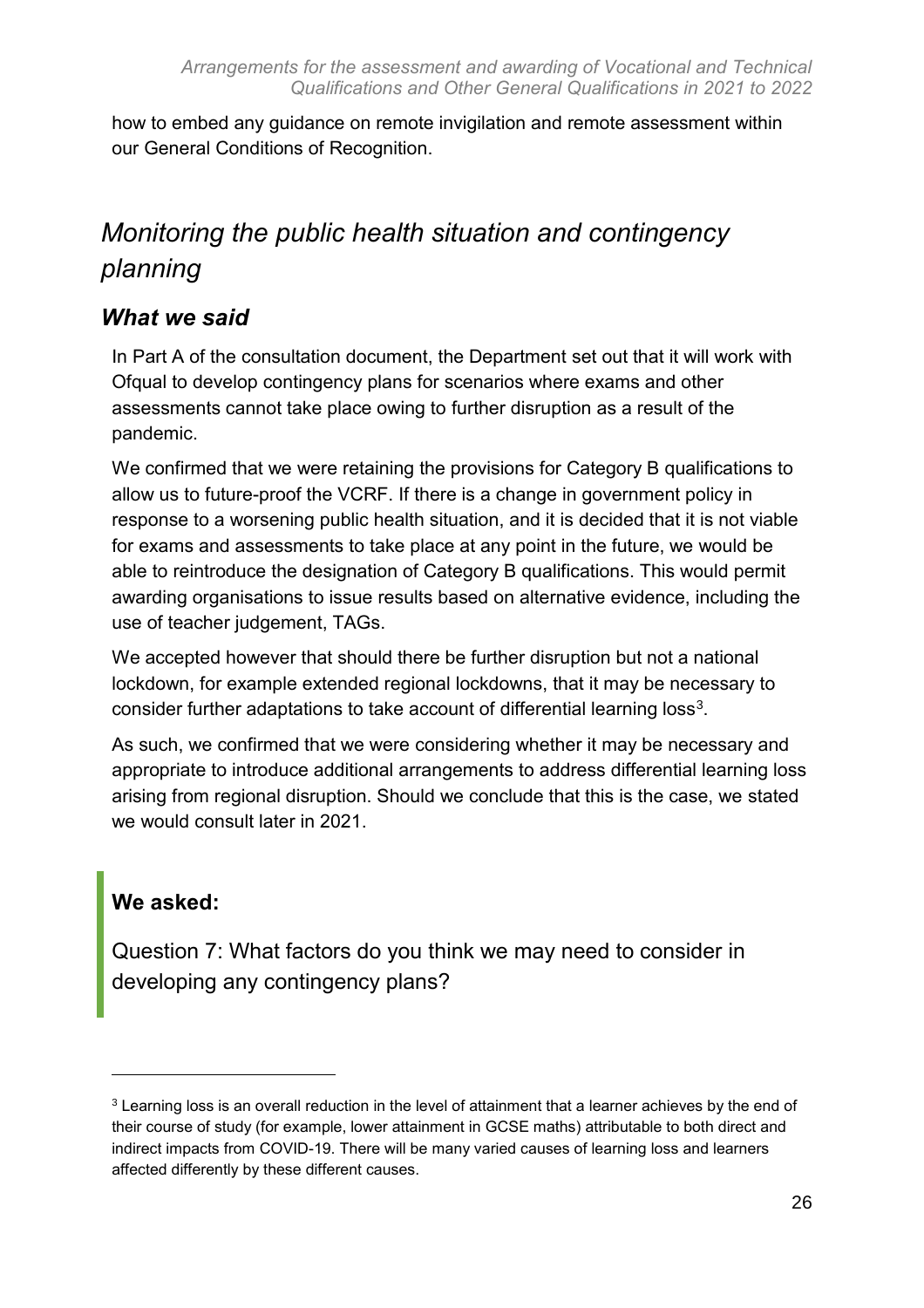#### *Responses received*

Of the 259 responses received for this consultation, 181 respondents provided comments in response to this question. A small number of the responses were out of scope for this consultation, with responses referring to arrangements for GCSE, AS and A levels.

Respondents identified a wide range of factors that they felt we should consider when developing any contingency plans.

The majority of respondents who commented said that the most important factor in developing any contingency plans was the need for early communication. Responses centred around the need for:

- decision making to be done as soon as possible and the timelines for the decision making to be communicated clearly
- as much advance notice of any contingency arrangements as possible to promptly to prepare teacher, staff, and students of any disruptions to avoid burden
- as much notice as possible on the reintroduction of TAGs and the processes involved to allow for workload planning
- alignment of processes and procedures across awarding organisation in order to maintain public confidence
- lessons learnt from 2020 and 2021 to be fully realised into the next stages of contingency planning for academic year 2021 to 2022
- communications to centres to ensure that evidence is being collected now in case TAGs are implemented later in the academic year

The need for timely communications was also mentioned by awarding organisations so that they could make the necessary arrangements to implement any contingency plans.

Another key theme highlighted by teachers was the need to build in flexibility into any contingency arrangements. It was felt that a 'one size fits all' approach is not appropriate for VTQs and the uneven impact of COVID-19 on individual schools meant that there must be flexibility in the arrangements to allow an element of local discretion by individual schools and teachers.

Many respondents commented on regional differences in the impact of the pandemic, highlighting that any contingency plans must be flexible and responsive in their approach to address variable local, regional or national circumstances.

Respondents in schools or colleges also commented on the need for better support from awarding organisations. Respondents said that earlier guidance and support on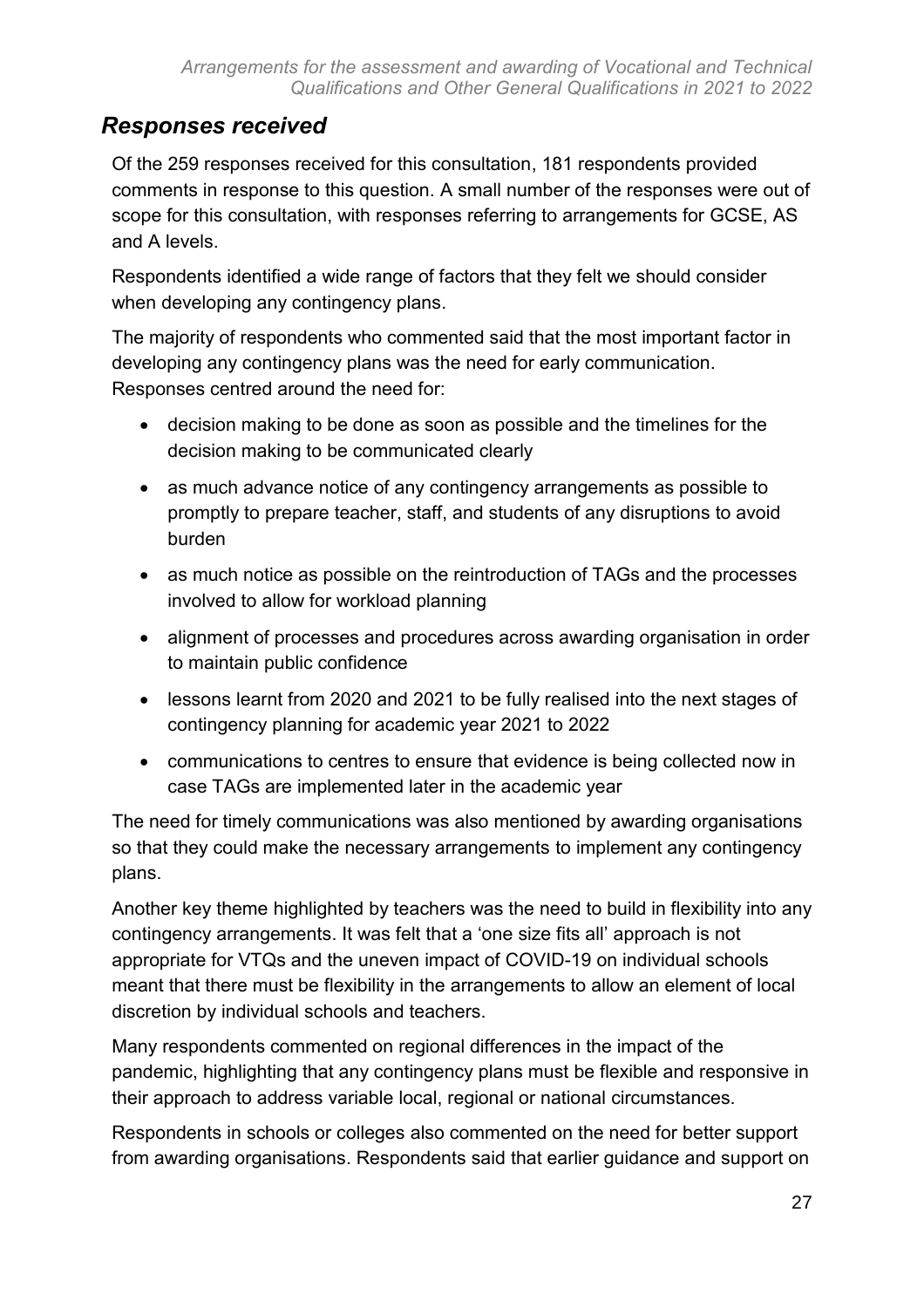the collecting of evidence for TAGs was needed. More guidance was also needed from awarding organisations as to what assessments need to take place. The need for the arrangements which the awarding organisations had put in place to free up consistent amounts for teaching time was also mentioned - it was felt that this was not the case with existing adaptations.

Respondents also emphasised the need for consistency across awarding organisation processes and procedures and that this should be facilitated by Ofqual. It was also felt important to test adaptations ahead of implementing any contingency plans as this would save time further down the line.

Concerns around maintaining grading standards were raised by several respondents and the need for fairness and consistency across all students and across qualifications, including between VTQs and GCSEs, AS and A levels. The point was also made that if a regional contingency plan is implemented, it would be important to ensure that student outcomes are comparable to those sitting assessments as normal and that students are not unfairly advantaged or disadvantaged dependent on when they complete their assessments. Some respondents also commented on the need to maintain the grading standards used in previous years regardless of the levels of disruption caused by the pandemic.

The issue of access to ICT because of digital inequality and variable funding for ICT equipment was raised by several respondents, mainly teachers, parent/carers and students. This inequal access to ICT would impact students' ability to access and engagement with online learning.

A number of respondents suggested that awarding organisations should reduce the volume of content to be taught, and that they should state from the onset what content is essential. In addition, awarding organisations sought clarification on the Department's position around coverage of content and whether the Department's expectation was that all content must be taught unless there is further disruption and new contingencies are put into place. They also stated that if a reduction in the teaching of content was allowed it would need to be reflected in the Department's technical guidance on VTQs included in performance tables.

In addition, a small minority of respondent's commented on issues related to practical assessments and work experience, including that it is important to:

- consider alternative ways to complete practical assessments safely so that students' have the expertise and confidence in taking up a future job
- acknowledge placement opportunities may not be as readily available in some sectors, for example Health and Social care, especially if there is further disruption as a result of the pandemic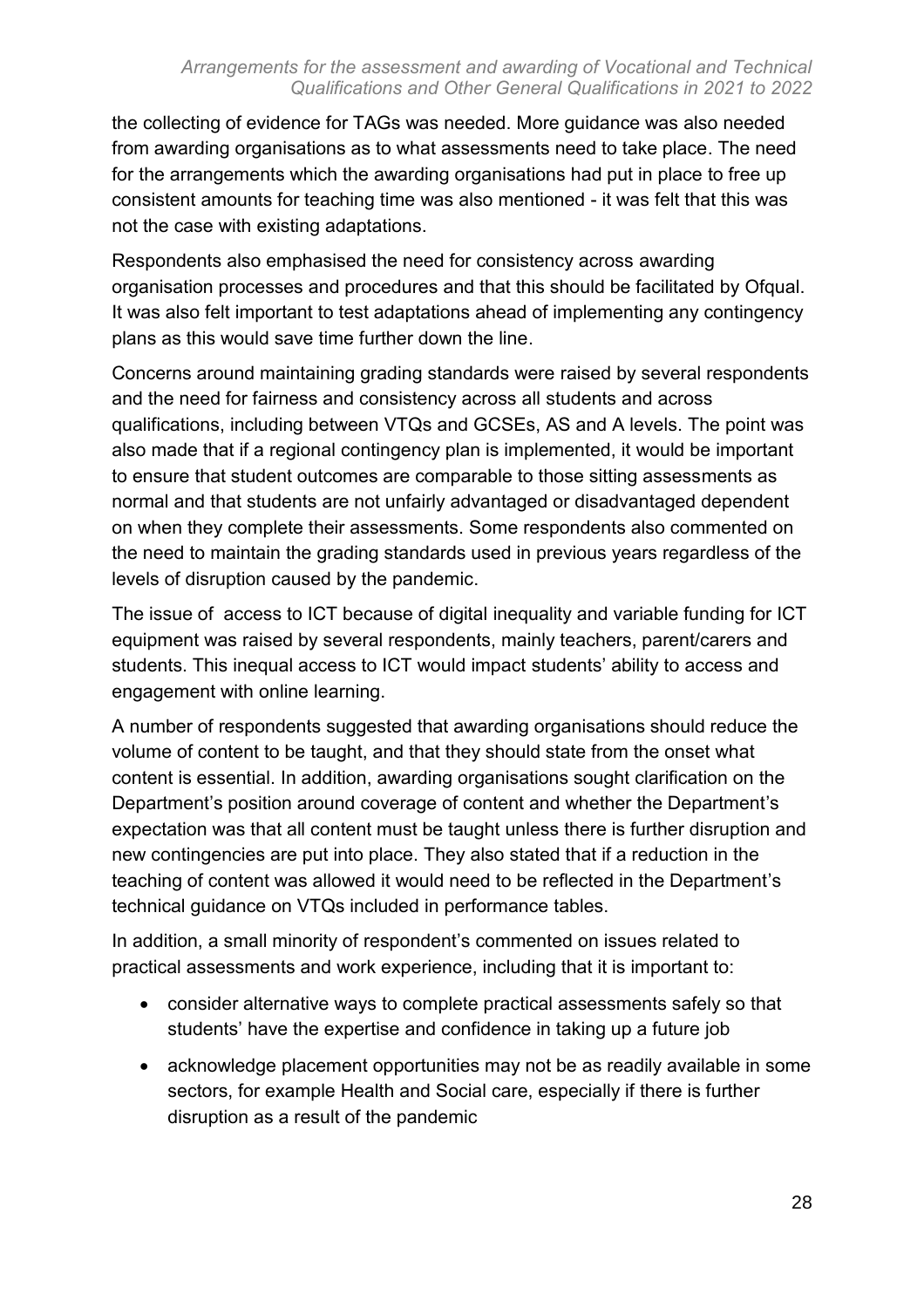- consider the impact on pandemic on courses that carry a vital work experience component
- provide additional funding to provide 'catch-up sessions' for practical skills before an assessment

Respondents in all groups commented on the need to take into account the burden of any contingency arrangements on students, teachers, and awarding organisations.

Many respondents highlighted the need to consider the impact on student mental health and the additional stress placed upon teachers arising from the decision to cancel exams. Respondents also commented on the amount of disruption to teaching and learning, in particular as a consequence of the need for teachers and students to isolate, and on the impact of this on learners' ability to generate evidence for TAGs. It was suggested that indicators such as the average number of student and staff in-person days that have been lost due to isolation, infection levels, vaccination rates and hospitalisation rates should be factored into developing contingency plans.

A small number of respondents said that awarding organisations should be allowed to make their own decisions on the contingency arrangements for their qualifications, with one awarding organisation stating that they that felt that TAGs may not be the most reliable method for determining results in 2022.

One representative body stated that if additional regional contingency arrangements are put in place, these should be dealt with separately to the current arrangements for Special Consideration to avoid confusion. Currently, arrangements for Special Consideration apply when students have temporarily experienced an illness or injury or some other event outside their control which means that they cannot access assessments as normal, not as a result of disruption to teaching and learning.

One respondent said that any contingency plans should ensure that students are not treated differently because of the type of qualification they are taking. For example, contingency plans for students studying English and maths should be consistent across both GCSEs and FSQs.

# *Our decisions*

We note the broad range of factors raised by respondents, in particular the importance of timely and clear decision making and communications about any contingency measures, the need to ensure that arrangements are manageable and fair and to learn from the experiences of the last 18 months.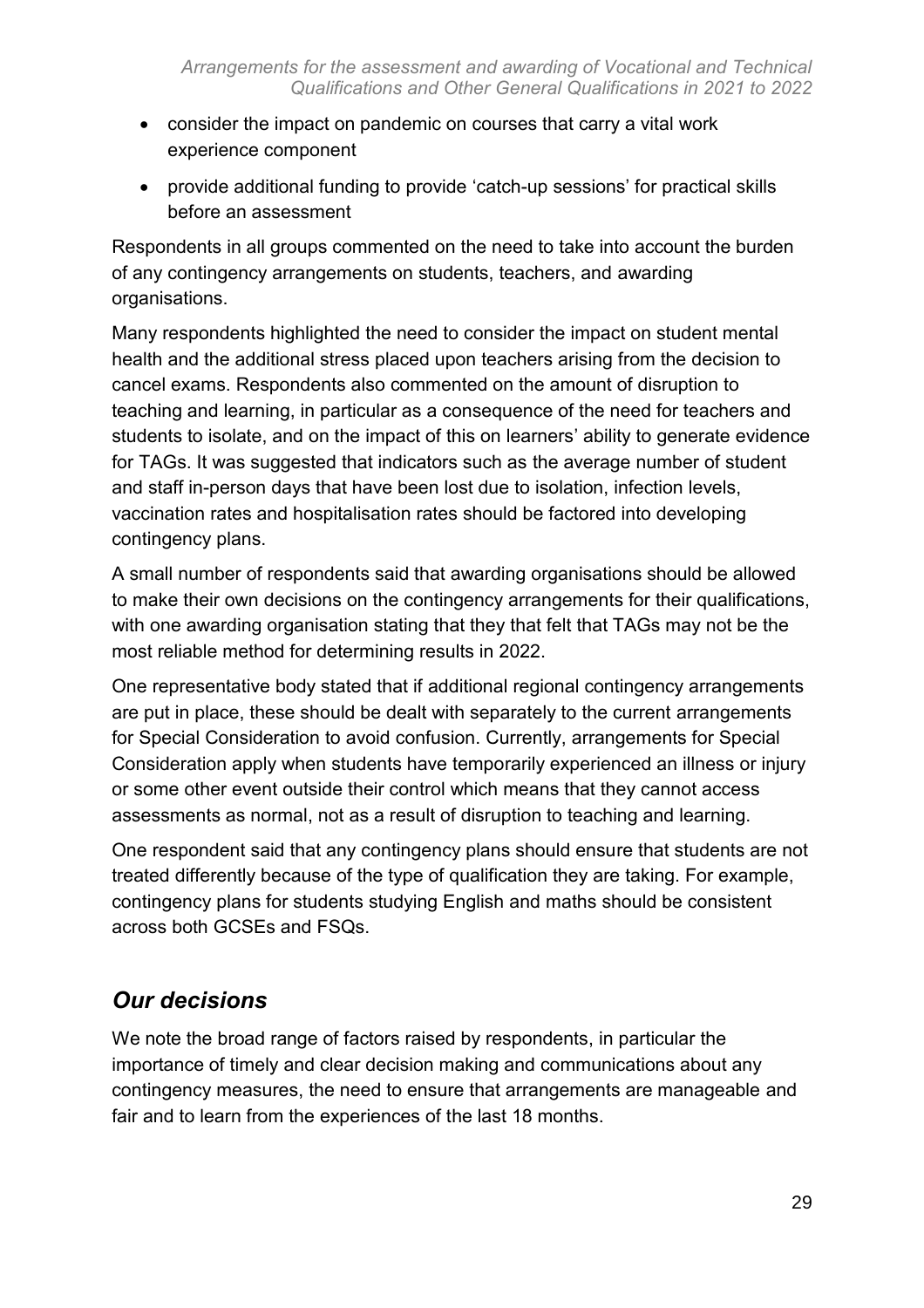We also note the particular challenges for students taking occupational, professional or licence to practise qualifications. For these qualifications, students are required to demonstrate the full range of skills and understanding for the safe and valid award of those qualifications, unlike in other qualifications where contingency arrangements can more easily compensate for learning loss and disruption to assessments.

We will continue to work with the Department to develop our contingency plans and to ensure that arrangements are consistent as possible across VTQs, GCSEs, AS and A level.

# *Equality impact*

We set out in our consultation that although we were withdrawing the Category B qualification designation and making minor amendments to the wording of our regulatory framework, we had not identified any additional equality impacts, although we noted that some of the equality impacts previously identified as part of the [consultation on alternative arrangements for the award of VTQs and other general](https://www.gov.uk/government/consultations/consultation-on-alternative-arrangements-for-the-award-of-vtqs-and-other-general-qualifications-in-2021)  [qualifications in 2021](https://www.gov.uk/government/consultations/consultation-on-alternative-arrangements-for-the-award-of-vtqs-and-other-general-qualifications-in-2021) and the [consultation on regulatory arrangements for the](https://www.gov.uk/government/consultations/regulatory-arrangements-for-the-awarding-of-vocational-and-technical-and-other-general-qualifications-in-2020-2021)  [awarding of vocational and technical and other general qualifications in 2020 to 2021](https://www.gov.uk/government/consultations/regulatory-arrangements-for-the-awarding-of-vocational-and-technical-and-other-general-qualifications-in-2020-2021) would be likely to continue to exist.

The equality impacts we had identified were:

- the differing impact of the pandemic on particular groups of students and socio-economic factors
- mental health
- access to equipment
- nature of assessment
- race
- special educational needs

In the consultation we asked respondents whether there were any potential positive or negative equality impacts, apart from those we had explored and if so, what they were and how might they be mitigated.

#### *Responses received*

Of the 259 responses received for this consultation, 40 respondents provided comments for this question, although not all were relevant to the question we asked.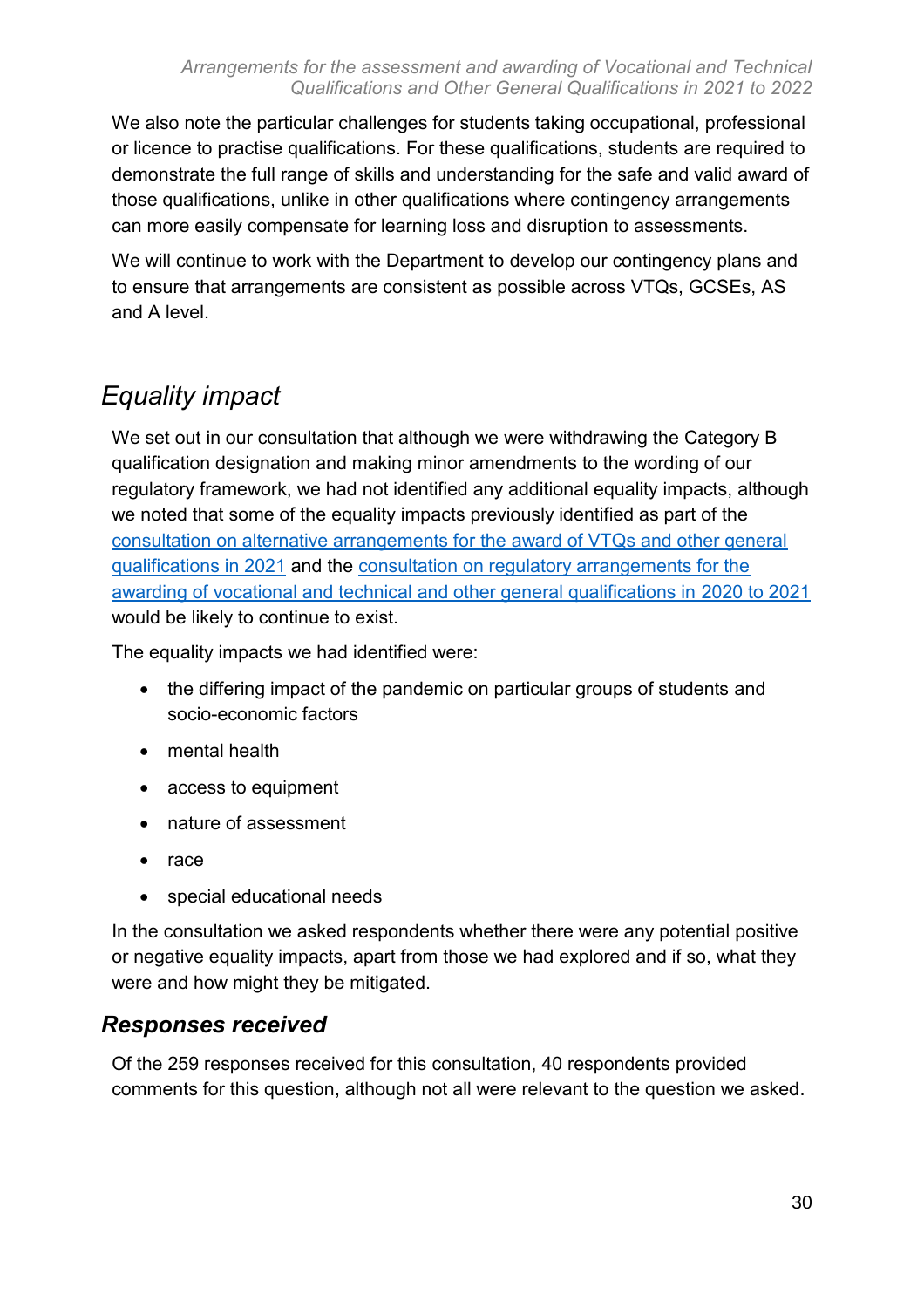Many respondents agreed with the issues we had identified as part of the equality impact assessment in our consultation, while others highlighted additional issues that they did not feel had been considered.

The key themes across responses included:

- differential learning loss
- physical and mental health issues
- the impact on students with special educational needs and protected characteristics
- increasing disadvantage
- mid-flight students

#### *Differential learning loss*

A number of respondents, including teachers, raised concerns about differential learning loss experienced by students, including those in different parts of the country, those from ethnic minorities, those forced to isolate for longer, and students shielding due to health conditions.

#### *Physical and mental health issues*

Respondents commented on the mental health issues some students experienced. They suggested that these issues might be exacerbated by the domestic and financial pressures that had arisen because of the pandemic, and that the impact of withdrawing the Category B qualification designation (and thereby TAGs) on these students had been underestimated. They also suggested that the impact on students with mental health issues could be mitigated significantly by planning contingencies earlier and communicating the different options. Other respondents noted that students with mental health issues might need greater flexibility in the types of evidence required by awarding organisations when applying for access arrangements, as it might take time for these students to obtain a diagnosis. The need to take account of teacher mental health was also made.

# *Impact on students with special educational needs and protected characteristics*

A small number of respondents commented on the experiences of students with special educational needs, including that access arrangements may come too late for some students who were newly diagnosed.

It was also suggested that decision to withdraw the Category B qualification designation at this time might be positive for students taking Functional Skills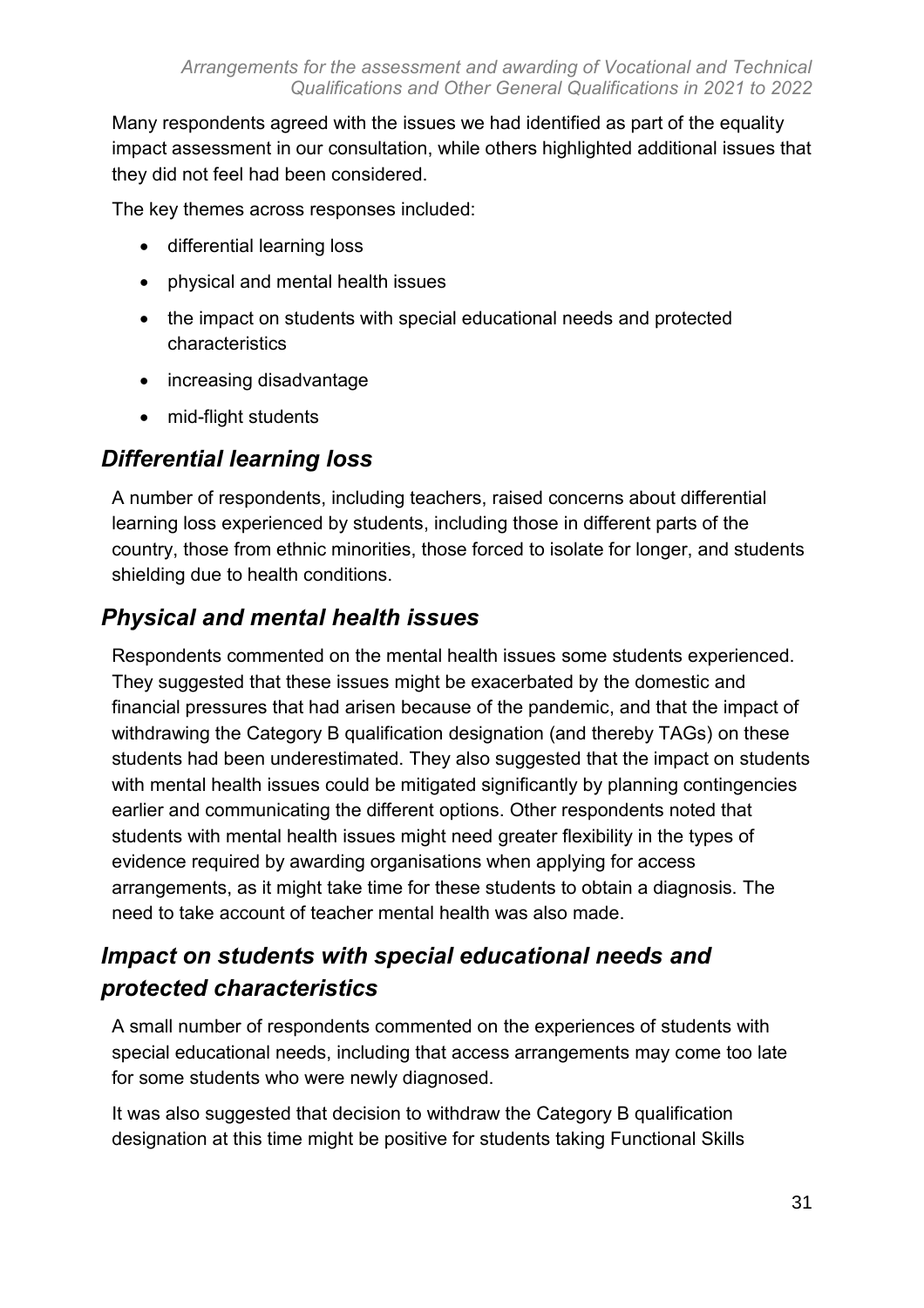qualifications, as it would lead to a level playing field and consistent application of reasonable adjustments.

#### *Increasing disadvantage*

Some respondents commented that the withdrawal of TAGs would compound the challenges disadvantaged students already experienced. They suggested that this might be mitigated by a significant reduction in assessment to allow all learners to be assessed fairly but with sufficient time to cover all content.

Concerns were also raised over the lack of parity between cohorts from different years, given the different approaches to assessment in 2020, 2021 and 2022 and the different approaches taken by awarding organisations to reducing coursework.

One awarding organisation commented that TAGs potentially mitigated inequity in the impact of learning loss to a greater extent than adapted assessments, as teachers had more flexibility to choose evidence.

Some respondents also pointed out that not all centres were open and able to deliver teaching and run assessments, such as prisons and community learning centres, whilst some employers were restricting access to the workplace. They stated that both FSQ and ESOL Skills for Life students were less likely to have access to the equipment required for remote invigilation or assessment.

The need to take account of the impact of the pandemic on those with caring responsibilities was also raised.

## *Mid-flight students*

Some respondents commented on the potential impacts on mid-flight students, querying the impact of decision to withdraw the Category B qualification designation at this time, on these learners. The point was also made that students on modular courses might need to make decisions about resits before finding out the grades that they had achieved through the TAGs process and so might be at a disadvantage.

## *Our decisions*

Having considered these responses, we do not believe there are any additional equality impacts beyond those identified in the consultation.

We explained in the consultation that we had developed the VCRF to ensure that as far as possible, students are not disadvantaged, including as a result of sharing a protected characteristic. Given the overall impact of the disruption, and the fact that it has been experienced differently by different students, it is unlikely that any adaptations will fully mitigate these disadvantages. However, we are retaining requirements relating to equalities considerations, that awarding organisations must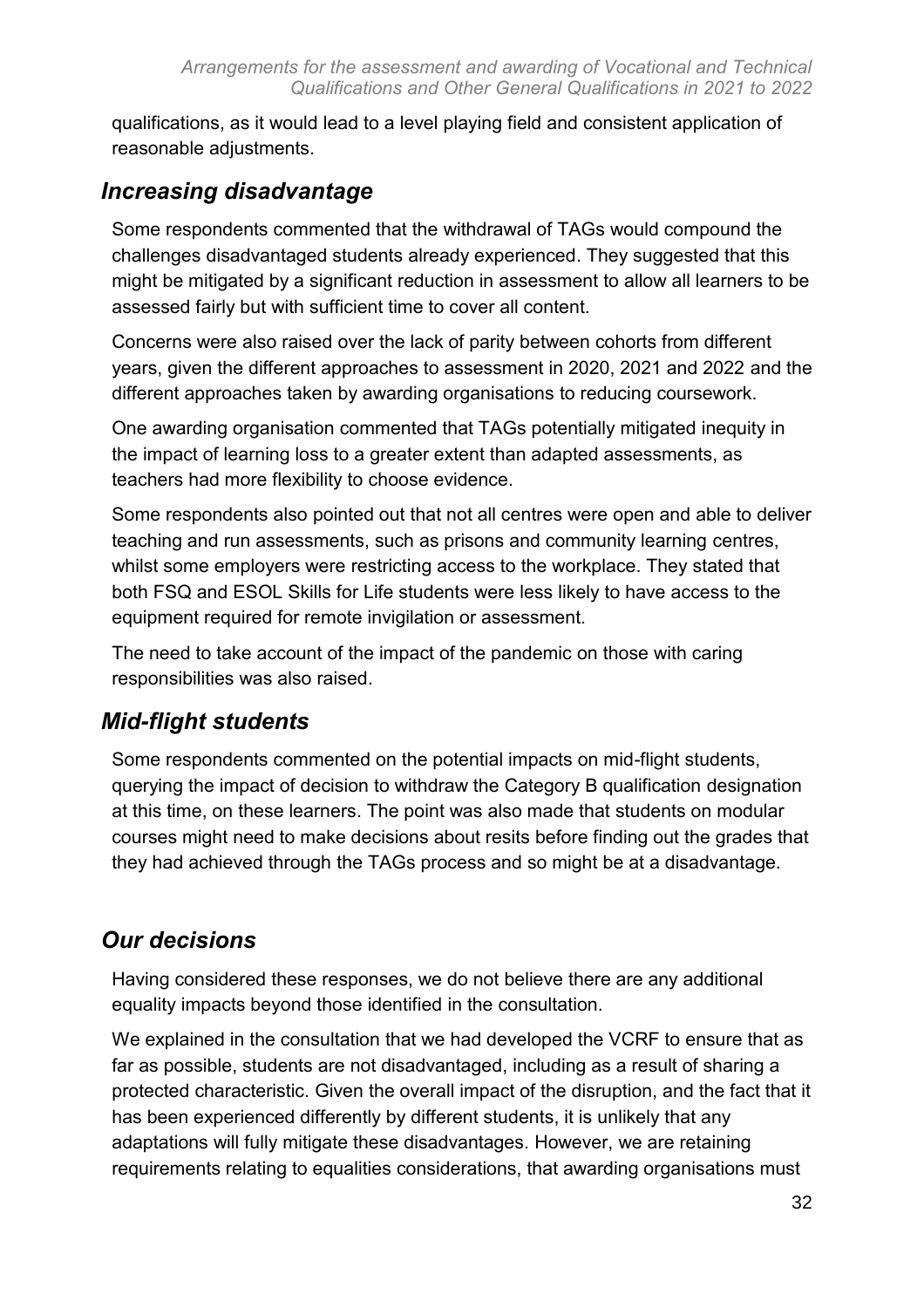ensure that, in any approach to adaptations, they minimise bias as far as is possible. This means that they will need to ensure that the assessment does not produce unreasonably adverse outcomes for students who share a protected characteristic. We will also continue to remind awarding organisations of the other obligations that they must meet relating to equalities considerations under the General Conditions and the provision of reasonable adjustments.

The regulatory framework we have put in place through the VCRF is flexible and allows, but does not require, assessments to be adapted. It remains possible therefore that for qualifications signifying occupational competence, where these are unable to proceed, in their normal or adapted form, some students may be delayed in receiving a result.

We also said that it is unlikely we can directly address the impact on students' mental health through our regulation. We are however aiming to reduce the impact where we can. We are doing this by allowing awarding organisations to take flexible approaches to the adaptation of assessments. We also require awarding organisations to communicate with their centres clearly and in a timely manner about arrangements for 2021 to 2022 and we will continue to provide relevant information as soon as we can.

When taking forward our planning for any contingency arrangements, we will also take into account the impact on the health and well-being of students, teachers and awarding organisations.

We note that respondents have raised particular issues related to the experience of mid-flight learners. We will work with awarding organisations to ensure that the needs of these students are considered in their arrangements.

# *Regulatory Impact*

In our consultation we recognised that some of our proposals may have a regulatory impact. We asked respondents whether there were any regulatory impacts, costs or benefits that were not identified in the consultation and whether there were any steps that could be taken to minimise the extent of any impacts. We also sought to gather additional information to understand what additional activities may take place as a result of the proposals, and the associated costs or savings of these. In addition, we asked respondents whether they anticipated any changes to fees as a result of the proposals.

We set out in our consultation that although we were withdrawing the Category B qualification designation and making minor amendments to the wording of our regulatory framework, we had not identified any additional regulatory impacts, although we noted that some of the previously identified impacts, relating to the implementation of the VCRF, would be likely to continue to exist. Based on our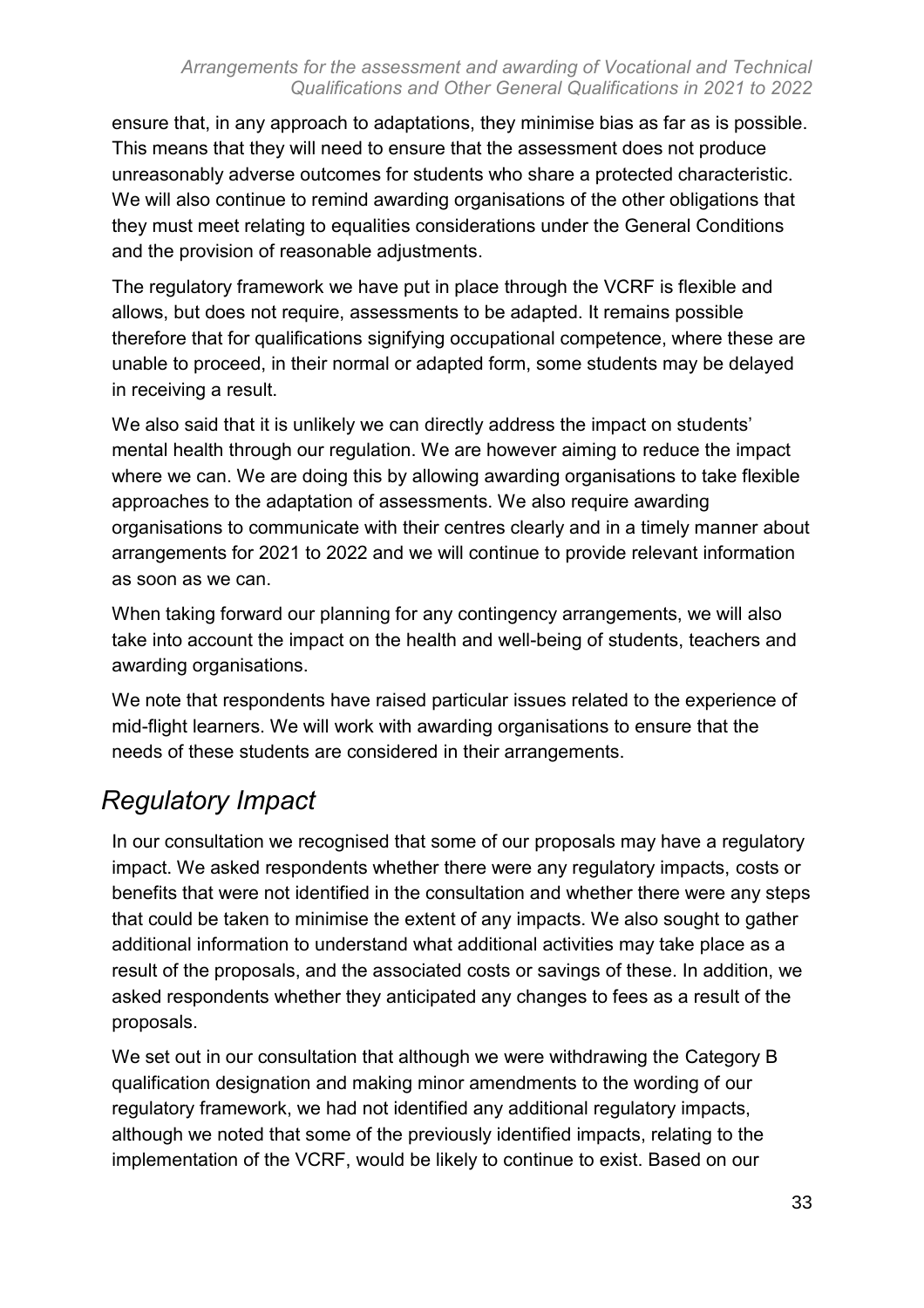assessments of the impact of the implementation of the VCRF to date, our view was that while there may be some savings, overall, the regulatory burden was likely to be increased, and we expected this to continue. We previously conducted a regulatory impact assessment as part of our [consultation on alternative arrangements for the](https://www.gov.uk/government/consultations/consultation-on-alternative-arrangements-for-the-award-of-vtqs-and-other-general-qualifications-in-2021)  [award of VTQs and other general qualifications in 2021](https://www.gov.uk/government/consultations/consultation-on-alternative-arrangements-for-the-award-of-vtqs-and-other-general-qualifications-in-2021) and [consultation on](https://www.gov.uk/government/consultations/regulatory-arrangements-for-the-awarding-of-vocational-and-technical-and-other-general-qualifications-in-2020-2021)  [regulatory arrangements for the awarding of vocational and technical and other](https://www.gov.uk/government/consultations/regulatory-arrangements-for-the-awarding-of-vocational-and-technical-and-other-general-qualifications-in-2020-2021)  [general qualifications in 2020 to 2021.](https://www.gov.uk/government/consultations/regulatory-arrangements-for-the-awarding-of-vocational-and-technical-and-other-general-qualifications-in-2020-2021)

In our consultation, we set out those impacts which we expected would continue to apply. These included:

- Direct delivery costs
	- $\circ$  the cost of continuing with adaptations already in place and of putting in place adaptations for those qualifications where TAGs were available previously
	- $\circ$  the cost of communicating requirements to centres, and providing support to centres for their implementation
	- o IT costs relating to the delivery of adapted assessments
- Provision of equipment and administration costs
	- $\circ$  the provision of resources and equipment required for the delivery of adapted assessments
	- o potential photocopying and printing of additional materials
- Consistency of approach for qualification delivery
	- o the potential additional costs and burden caused for teachers and centres if they had to follow multiple approaches that differed between awarding organisations
- Cost savings
	- o the potential savings from activities that no longer take place as a result of the adaptations implemented
	- o the potential for adapted assessments to be cheaper to deliver than the versions they replace

We were unable to assess the potential impact on qualification fees, as these would depend on the approaches taken by awarding organisations. We sought information from respondents about the potential impact on fees.

#### *Responses received*

We asked 5 questions relating to the regulatory impact of our proposals. We received responses to these questions from awarding organisations, schools,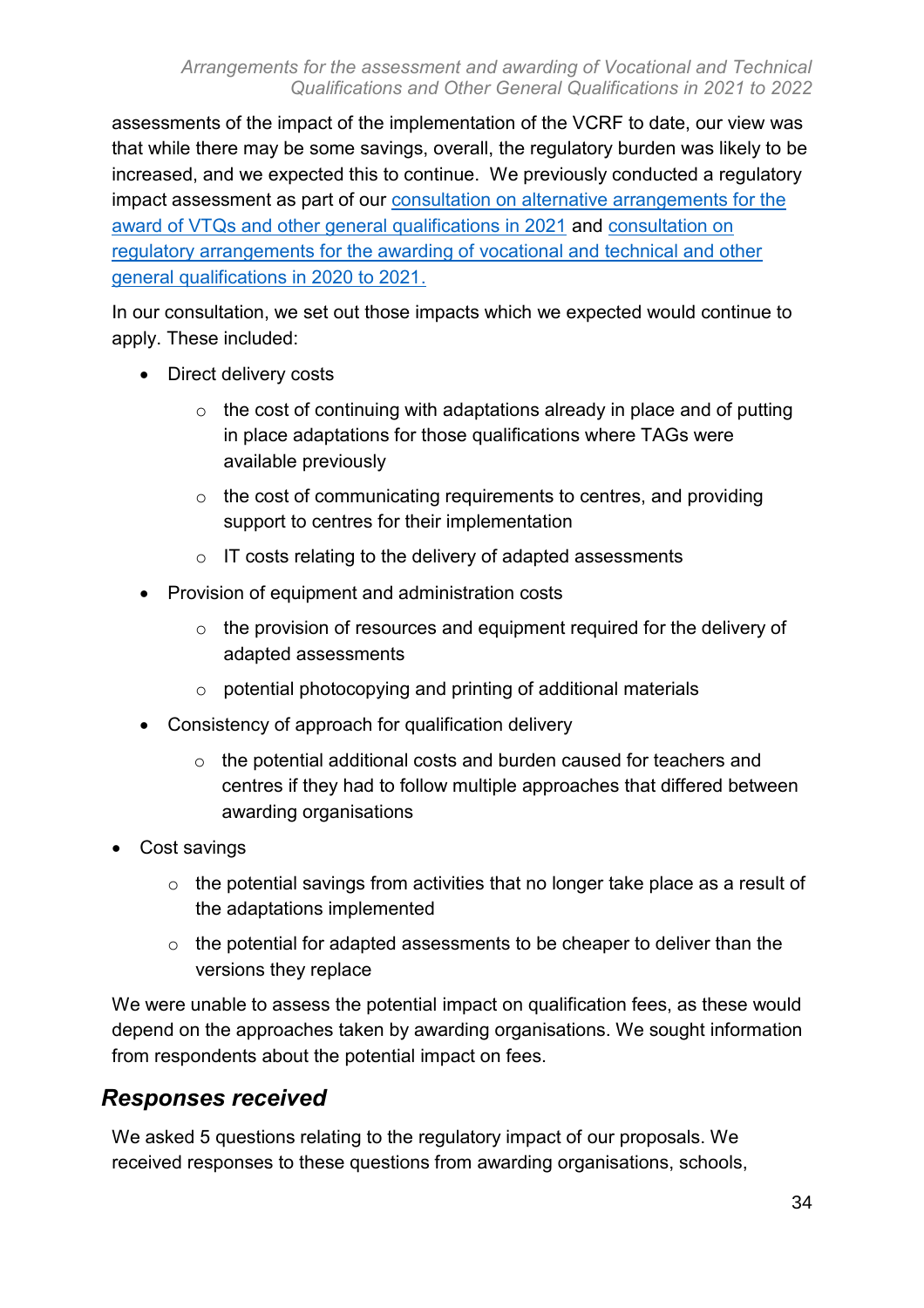colleges, academy chains, training providers, representative bodies, local authorities, teachers, centre staff, awarding organisation staff and parents or carers.

Many respondents felt it was too soon to comment fully on the impact of the proposals, as they did not yet know what adaptations awarding organisations intended to put in place. Of those who commented on additional activities, many agreed with those impacts we had identified and made comments that reiterated these.

In relation to the potential impacts, respondents identified:

- the impact on schools, colleges and training providers who decided to continue to gather evidence in case TAGs were required again in future
- the impact on staff in schools, colleges and training providers of having to deliver assessments under alternative arrangements
- the increased impact caused by a lack of certainty about what the arrangements would be
- the need for consistent approaches across awarding organisations where possible
- the impact of regulatory activities associated with the consultation on, and implementation of, alternative arrangements
- the impact of implementing alternative arrangements alongside other regulatory activities in which awarding organisations are involved
- the cost of additional support for students to prepare them for assessments
- the provision of equipment and resources to enable adapted assessments to take place
- the impact of potentially delivering adapted assessments in line with public health guidelines

In relation to new activities that may take place, respondents identified:

- the cost of providing the necessary technology, equipment and resources, and ensuring students were able to use these
- the cost of amending and producing revision guides and other materials to reflect adapted assessments
- the potential cost of continuing to collect and bank evidence in case of further disruption
- the cost of additional time for teachers and support staff to prepare for and deliver adapted assessments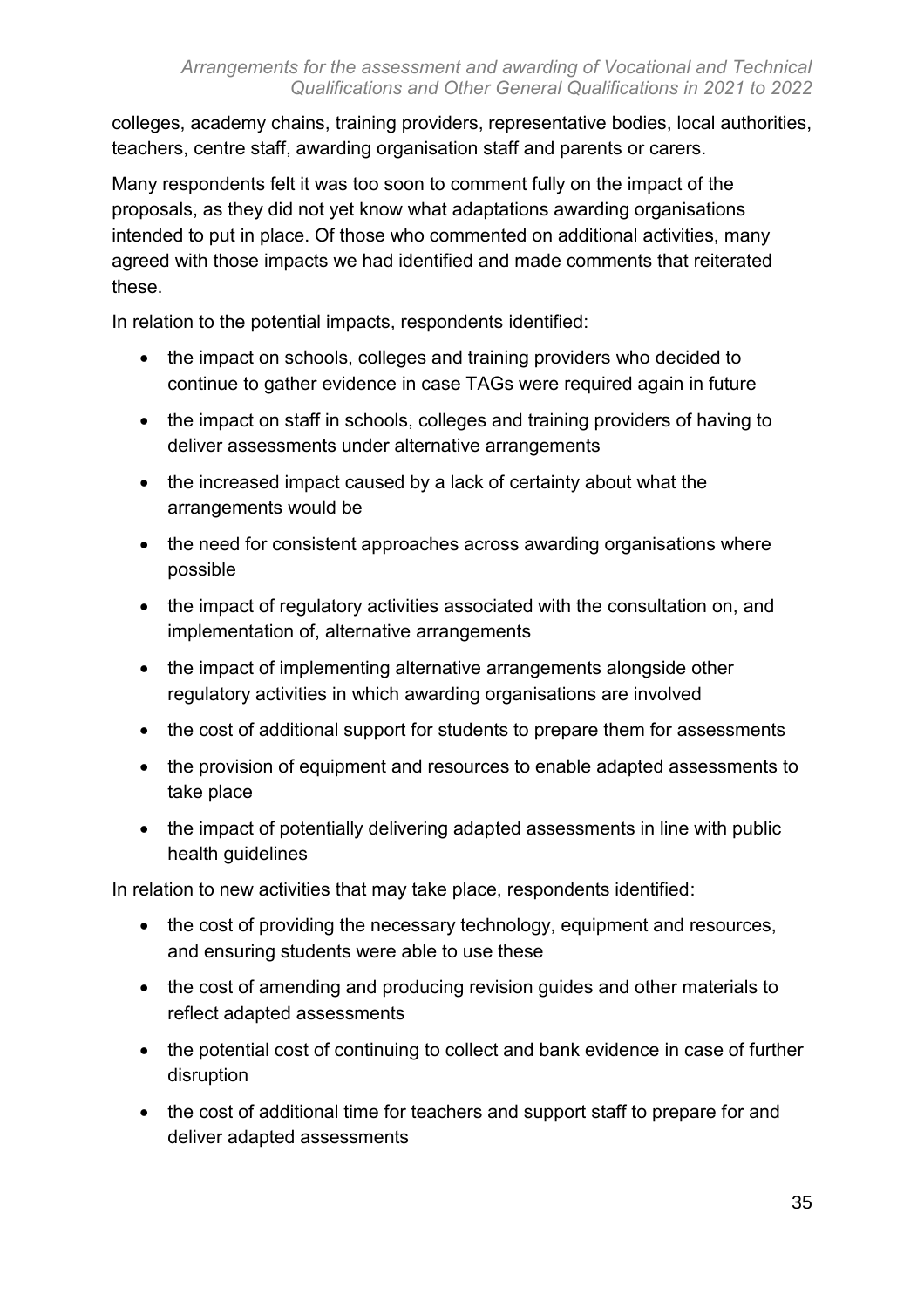• the additional preparation time needed to ensure students are ready to sit assessments

In relation to savings, respondents identified very few potential savings, and even where savings may be made, it was felt these would be offset by other costs. Those that were identified included:

- savings as a result of existing adaptation approaches being able to continue, therefore not incurring additional costs
- savings on administrative costs
- potential savings for schools, colleges and training providers if exam fees are reduced or refunded
- savings on invigilation costs where remote approaches are being used

In relation to fees there were mixed views. Many respondents felt unable to comment, and of those that did, some thought there would be no impact, some expected increases, and others thought fees should decrease. Some respondents answered this question based on what they thought should happen (typically that fees should decrease), whereas others commented on what they thought would happen (which tended to be that they thought fees would stay the same). Of those who thought fees may increase, this was due to the cost of investing in remote approaches, for example remote proctoring. Of those who felt they would decrease, this was typically schools, colleges and training providers who thought they were performing many of the activities normally done by awarding organisations, so should see a reduction in fees. Those who thought there was unlikely to be a change felt this was because savings in some places would be offset by costs in others.

#### *Our decisions*

Having considered these responses, we do not believe there are any additional impacts beyond those identified. We have set out previously that while we are mindful of the need to minimise the burden of our proposals, some cost and burden is unavoidable. We have sought, as far as possible, to balance the need for awarding organisations to deliver adapted assessments that are valid and reliable, with ensuring that any approaches to adaptations they develop are manageable for awarding organisations themselves, schools, colleges, training providers, students and other users of qualifications.

The changes we have made to the approach already in place under the VCRF are minimal. We have removed the category B qualification classification, and made minor updates to the VCRF to reflect this. For the many of qualifications, awarding organisations will be able to continue to use the adaptation approaches they have already developed and implemented under the VCRF. As a result, it is likely that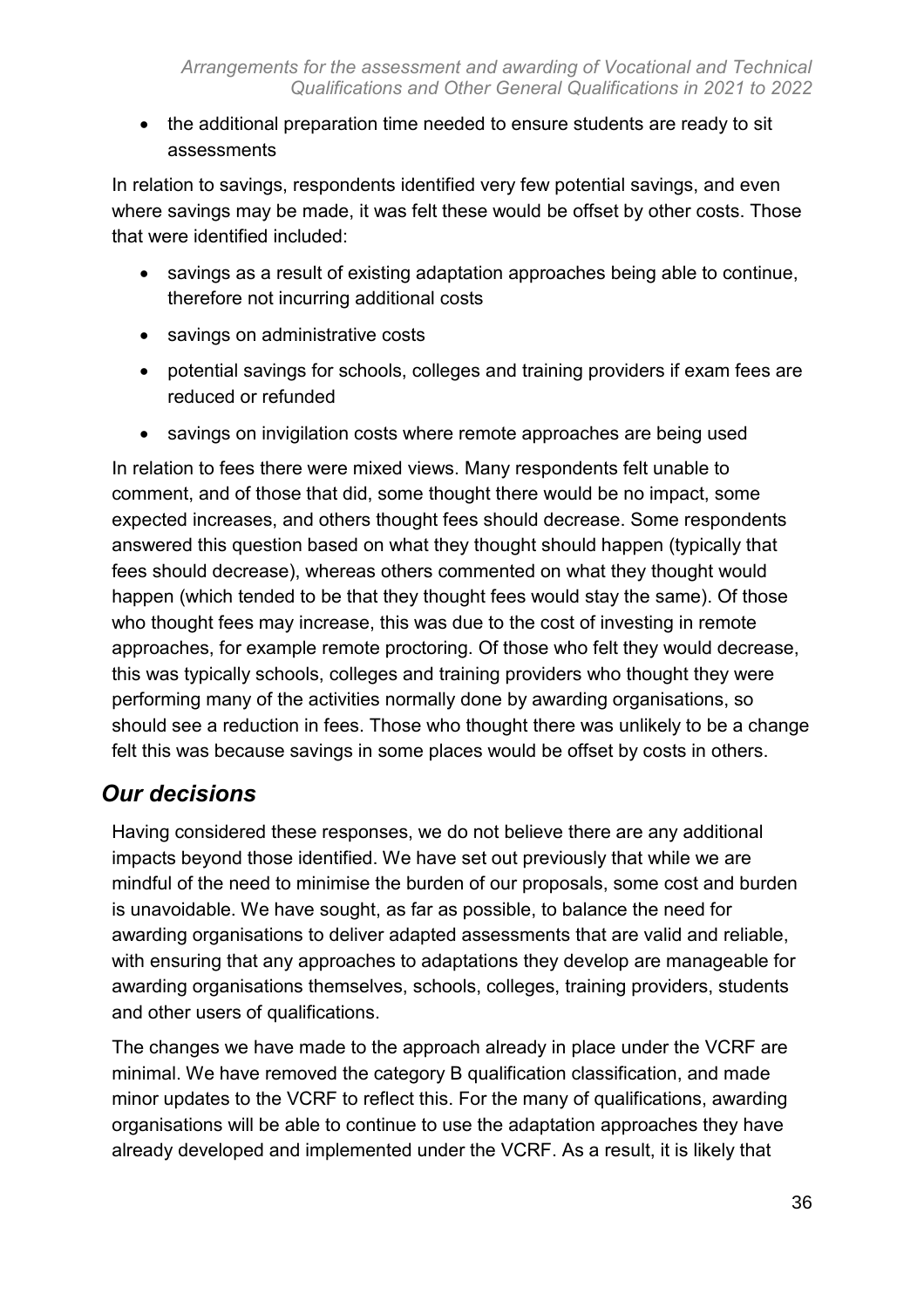#### *Arrangements for the assessment and awarding of Vocational and Technical Qualifications and Other General Qualifications in 2021 to 2022*

much of the burden and cost will have already been incurred, although it is possible that some additional burden may occur if they decide to review or amend their approach in light of the continuation of the VCRF. We believe the VCRF continues to allow awarding organisations sufficient flexibility to do so in such a way that is manageable and deliverable for them and for schools, colleges and training providers.

There may be some additional burden for those qualifications previously in Category B where TAGs were used, but which will now no longer be permitted. In these instances, awarding organisations will need to decide whether it is possible to deliver qualifications as normal, or whether they need to be adapted. There will be some burden in developing and implementing their approaches, although this may be offset to the extent that approaches already in place for other qualifications may be appropriate. Again, we believe the VCRF is sufficiently flexible to allow awarding organisations to take this into account when determining their approaches.

The opportunity for us to minimise regulatory burden is limited to the scope of our role in delivering as fair a process as possible for awarding organisations, within the current context in which many qualifications and assessments are having to be delivered with adaptations in place. We are continuing to seek to minimise burden through taking a risk-based approach to our oversight activities, working with awarding organisations to understand and minimise any additional burden and providing guidance and support where we can, to help awarding organisations understand our expectations. We are working with awarding organisations to understand concerns about the impact related to other regulatory activities with which they are also involved, to help manage the cumulative effect of these activities. We are encouraging awarding organisations to ensure approaches are manageable and deliverable for centres, and where possible, are consistent across awarding organisations.

In relation to fees, it is not possible based on the information received to determine what, if any impact there will be on fees, and it will be for each awarding organisation to determine its approach. Earlier this year we published our [Qualification price index](https://www.gov.uk/government/publications/qualifications-price-index-2020/qualification-price-index-supplementary-analysis-for-2020-extraordinary-regulatory-framework-context)  [2020](https://www.gov.uk/government/publications/qualifications-price-index-2020/qualification-price-index-supplementary-analysis-for-2020-extraordinary-regulatory-framework-context) publication. Our [updated General Condition F](https://www.gov.uk/guidance/ofqual-handbook/section-f-providing-qualifications-to-purchasers) came into effect on 18 January 2021, where we now require all awarding organisations to publish qualification fee information on their websites. We intend to continue our focus to improve price transparency and make qualification price information more accessible to a potential purchaser.